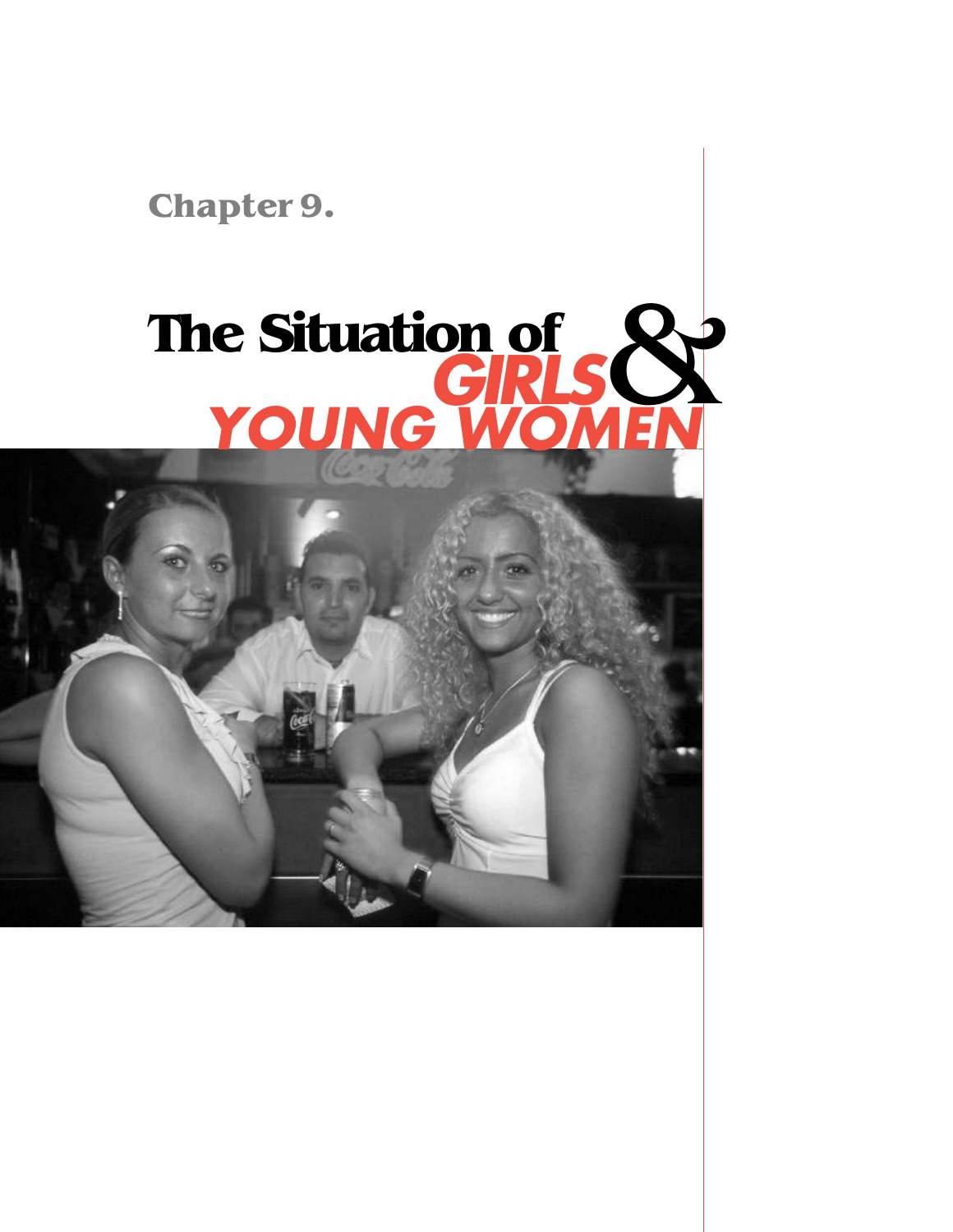**Some of the opportunities and challenges facing girls and young women today are discussed in this chapter, taking into consideration factors such as: negative attitudes, exclusion and discrimination; access to services (health, education, employment); empowerment, attitudes and values; young women as victims of violence; and maternal health issues. Attention is given to issues and concerns of special relevance to females, and to their status or position relative to that of males; within the latter context, areas of both inequality and convergence are explored. The various sections of the chapter focus primarily on health, educational and employment issues, the effects of violence on girls and women, their values and attitudes, and the concept of empowerment. The final section provides a summary and analysis of the issues addressed and of the overall situation of girls and young women, suggesting that while enormous progress has been made in many respects, the gap between existing inequalities and the achievable objective of full equality is still far too wide, particularly in developing countries.**

## **INTRODUCTION**

In all areas of society, gender equality has become the norm. Universally accepted principles of human rights have set the standard for equality between women and men. This concept extends to the recognition that girls and young women are unique individuals with rights and responsibilities similar to those of boys and young men.

This chapter explores some of the challenges and opportunities girls and young women face today, taking into consideration factors such as access to health, education and employment, as well as values, attitudes and behaviour (including violence) towards young women and girls. It is important to examine the specific circumstances that have distinguished the lives of girls and young women from those of boys and young men. For example, in societies in which the economy is based largely on subsistence operations, most of the production takes place in the surrounding fields or through hunting and fishing, and consumption is mainly by the family in the home. Under these conditions the goal of both sexes is survival. Despite the convergence taking place in many developed countries, young men are still engaged primarily in paid labour, while many young women are relegated to the home and unpaid work.

The status of men is higher than that of women in developed societies because women's unpaid household labour is still not seen as an essential and valid contribution to the industrial economy. In other societies, girls and young women are viewed mainly as "reproductive labourers". They have fewer rights to political and economic participation than do boys and young men, and they perform essential work for which they are neither paid nor fully recognized. They still live mostly in the private sphere, as the public sphere remains largely a male domain.

In industrialized societies, girls and young women have access to the organized institutions of modern life—the economy, the State, formal education, organized religion, professions and unions, and mass-media forms of communication and entertainment. However, the private sphere also remains important to them, with its less formal and emotionally more open networks of social relationships (marriage, family, kinship, neighbourhood, community and friendship) that coexist with the public sphere.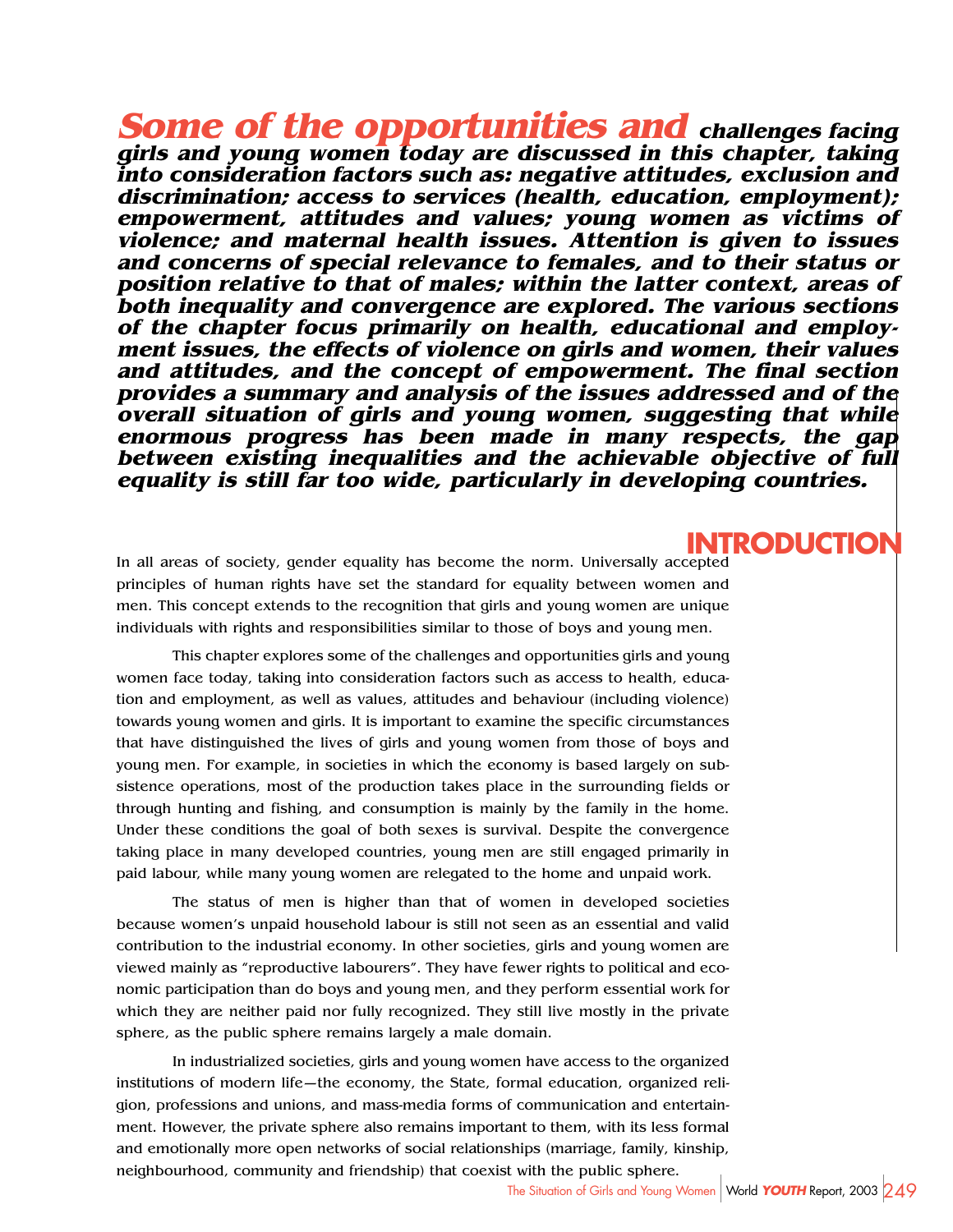

Life opportunities for girls and young women vary in different parts of the world, at times reflecting a reconvergence of "spheres" (the distinct worlds of work, family and households, and education) separated from each other in industrial societies. In all the Western countries studied, women tend to move more easily between these spheres than do men. In most societies, however, young women's participation in the public sphere is still restricted. In industrial societies the family, traditionally a female concern, is a household unit of consumption that exists largely in the private sphere, whereas the arena of material production, traditionally a male concern, is typically in the public sphere. $<sup>1</sup>$ </sup>

Girls and young women in late-industrial societies are portrayed as those most subordinated to the consumer culture. The majority construct their femininity according to popular culture; women's magazines and advertising directed at females tend to promote aspects of narcissistic, pleasurable consumption as part of a woman's image. In former communist countries, prostitution has offered one way to obtain the money necessary to participate in new consumer lifestyles.

Throughout history, young women have been scrutinized with regard to their attitudes, behaviour, sexuality and general conduct. The monitoring and setting of cultural and moral standards, in particular the policing of young women's sexuality, is conducted in public, in private and through the media. Moral "panics" are often constructed in Western cultures. For example, young single mothers are identified as a problem group and are discussed as such in an effort to find ways to alleviate the problem they represent. Some countries have experienced periods of moral panic over teenage pregnancy, to the extent that inner-city disturbances and crime rates have been attributed to the growing proportion of young single mothers. $<sup>2</sup>$ </sup>

In various parts of the world a pattern of life-course convergence is occurring for younger women and men. In some developed countries, in particular, this convergence is taking place with respect to educational experiences and attainment, work and career opportunities, and personal lifestyles.<sup>3</sup> The norm of the traditional family with a breadwinning husband and a stay-at-home wife has given way to a new norm deriving from the general trend towards the employment of both spouses outside the home.

"Youth in general can be regarded as a period of vulnerability: young people attempt to enhance their educational and vocational credentials and gain a foothold in the labour market, develop adult identities and create new lifestyles, form new friendships and sexual and collegial relationships, establish a degree of financial independence and perhaps move away from the family home".<sup>4</sup>

In each of these spheres some girls and young women are far more vulnerable than others owing to a structural lack of resources, primarily in terms of education, vocational training, health and housing. Those girls and young women exposed to a poor quality of life tend to experience higher levels of vulnerability; immigrants and ethnic minorities are the most seriously affected.<sup>5</sup>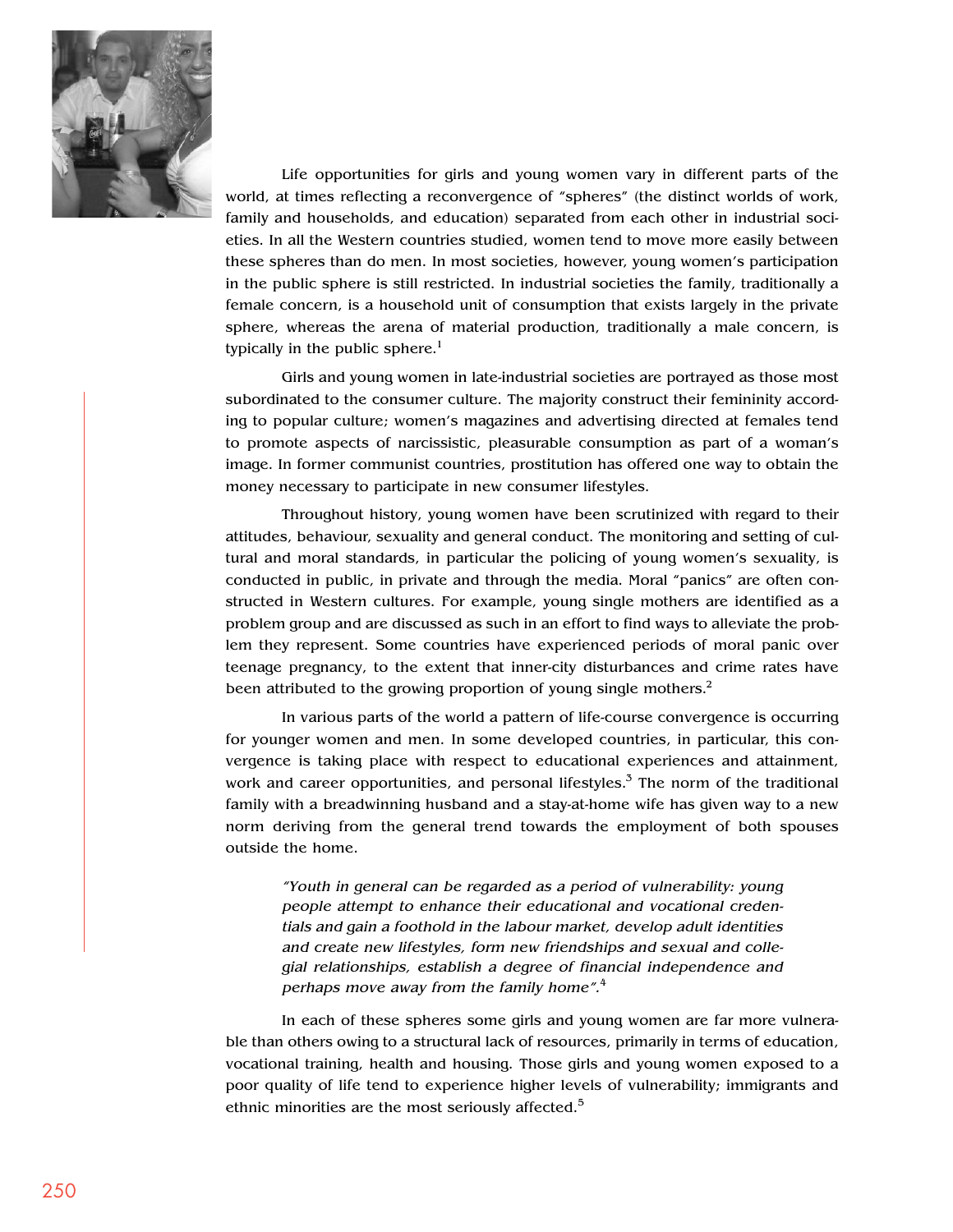#### **ACCESS TO HEALTH SERVICES AND THE IMPACT ON YOUNG WOMEN**

Youth and early adulthood are periods in which females generally reach their full adult strength and capacity. For girls, the risks associated with childhood diseases and other health and safety issues are different in developed and developing countries. The degree of risk is often related to gender; statistics on accidental death, suicide, violent crime, STDs and mental disorders indicate notable gender biases, and it is girls and women alone who face reproductive challenges including the consequences of early pregnancy. Discrimination against girls often has deep historical and cultural roots. In many cultures boys have been valued more than girls from the moment of birth. Female infanticide, inadequate food and medical care, physical abuse, genital mutilation, forced sex and early childbirth take many girls' lives. In some countries the number of adult men is higher than the number of adult women because of such discrimination. Although many countries have banned prenatal tests to identify the sex of a foetus, illegal tests are still available, and females are aborted more often than males. In parts of the world—especially South Asia, South-West Asia and North Africa—girls are more likely than boys to die.

Globally, girls have a greater chance of surviving childhood than do boys, except where sex discrimination is greatest. However, the gap between children from poor households and those from economically secure settings is more pronounced for girls: boys from poor households are 4.3 times more likely to die and girls from poor households 4.8 times more likely to die than their respective counterparts from financially secure households. This greater vulnerability likely reflects the lower probability of their receiving adequate medical care.

In countries where girls are most seriously disadvantaged, boys tend to receive greater medical attention. For example, a study conducted at a diarrhoea treatment centre in Bangladesh indicated that boys were seen 66 per cent more frequently than were girls. In India and Latin America girls are often immunized later than boys or not at all. In some places, boys tend to be given more and better food than girls. Breastfeeding and weaning practices also seem to favour boys in some countries.

Surveys of girls' and young women's health show that, globally speaking, childhood is a period of relative inequality. In both developed and developing countries, girls are generally healthier than boys, but in adolescence, girls are more likely to suffer chronic illnesses and psychological disturbances. $6$  The risk of depression increases among young women during the teenage years.<sup>7</sup>

Eating disorders such as anorexia nervosa and bulimia nervosa are more common among young girls than among young boys. Both anorexia and bulimia tend to be concentrated among white, middle-class teenage girls. In Western late-modern societies it is fashionable to be thin, and slimness is associated with success and sexual attractiveness.<sup>8</sup> Anthony Giddens regards eating disorders as a modern phenomenon linked to the desire to establish a distinct self-identity.<sup>9</sup> Giddens sees **Mental health**

#### **Survival**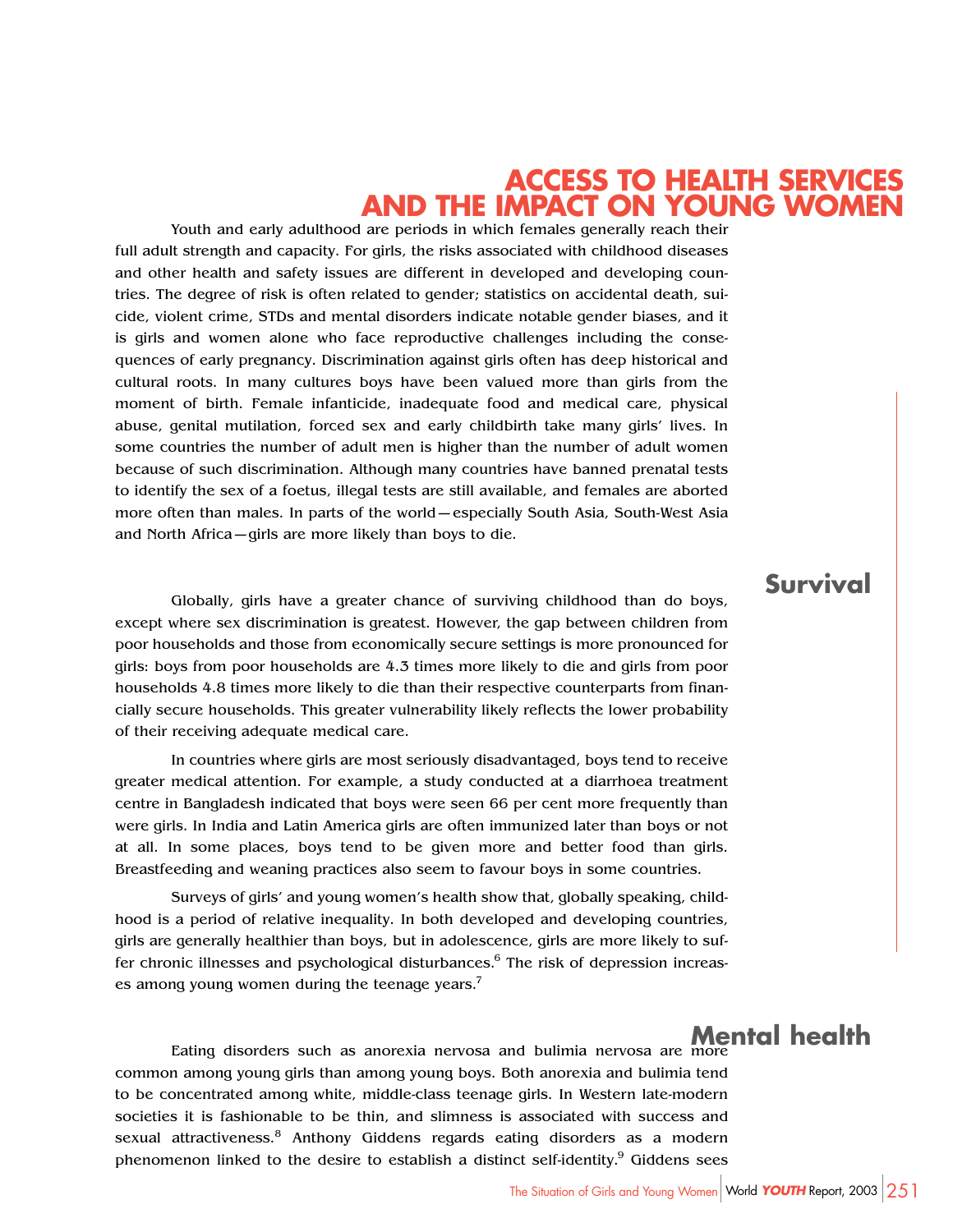such disorders as a determined attempt to control body image and identity during a period when girls and young women are increasingly denied autonomy in many other aspects of their lives.<sup>10</sup> It is striking that girls and young women in developed countries suffer from eating disorders, while those in developing countries suffer from diseases caused by insufficient food consumption.

Young women are more likely to contemplate suicide, though young men are more likely to successfully commit the act. The rapid transition from child to adult woman, involving sudden changes in gender roles and the expectations directed towards young women, could explain some of the mental health problems and selfdestructive behaviours they exhibit. Females face greater uncertainties and are more likely to find themselves in situations in which their expectations conflict with their subsequent experiences. The rise in expectations associated with extended educational experiences can have an effect on the psychological well-being of girls and young women.

#### **Lifestyle choices**

The lifestyles and behaviours of girls and young women have changed. Smoking and under-age drinking have become more common, and drug use has increased. A British study released in 1995 showed that one in five females between the ages of 14 and 25 used cannabis at least once a week, and 22 per cent of the 15 to 16-year-old girls surveyed had tried it;<sup>11</sup> many girls reportedly associated drinking and drug use with sociability and maturity. $12$ 

Girls' sexual experimentation, with all of the attendant health risks, is also linked to the process of psychological maturation. Readily available contraceptives are one means of reducing the risk of contracting STDs (such as gonorrhoea, syphilis and HIV) and preventing unwanted pregnancy, which in some societies leads to social stigmatization for young women. Worldwide, the vast majority of sexually experienced males aged 15 to 19 years are unmarried, while two-thirds or more of sexually experienced young women in the same age group are married.

#### **Sexual and reproductive health**

The average age of teenage sexual initiation varies widely according to country and gender. For example, the proportions of girls having first intercourse by age 17 in Mali (72 per cent), Jamaica (53 per cent), Ghana (52 per cent), the United States (47 per cent) and Tanzania (45 per cent) are seven to ten times those in Thailand (7 per cent) and the Philippines (6 per cent). In most African countries, three-quarters of women become sexually active during their teenage years. In Latin America and the Caribbean, sexual initiation tends to occur somewhat later. In developed countries, over half of young women are sexually active before the age of  $18$ .<sup>13</sup> The proportions of males who have had intercourse before their seventeenth birthday in Jamaica (76 per cent), the United States (64 per cent) and Brazil (63 per cent) are about ten times the level reported in the Philippines (7 per cent). Differences between young men and young women are very large in Ghana and Mali, where higher proportions of females than males become sexually active early, and in Brazil, Costa Rica, the Dominican Republic, Peru and Thailand, where the reverse is true.<sup>14</sup>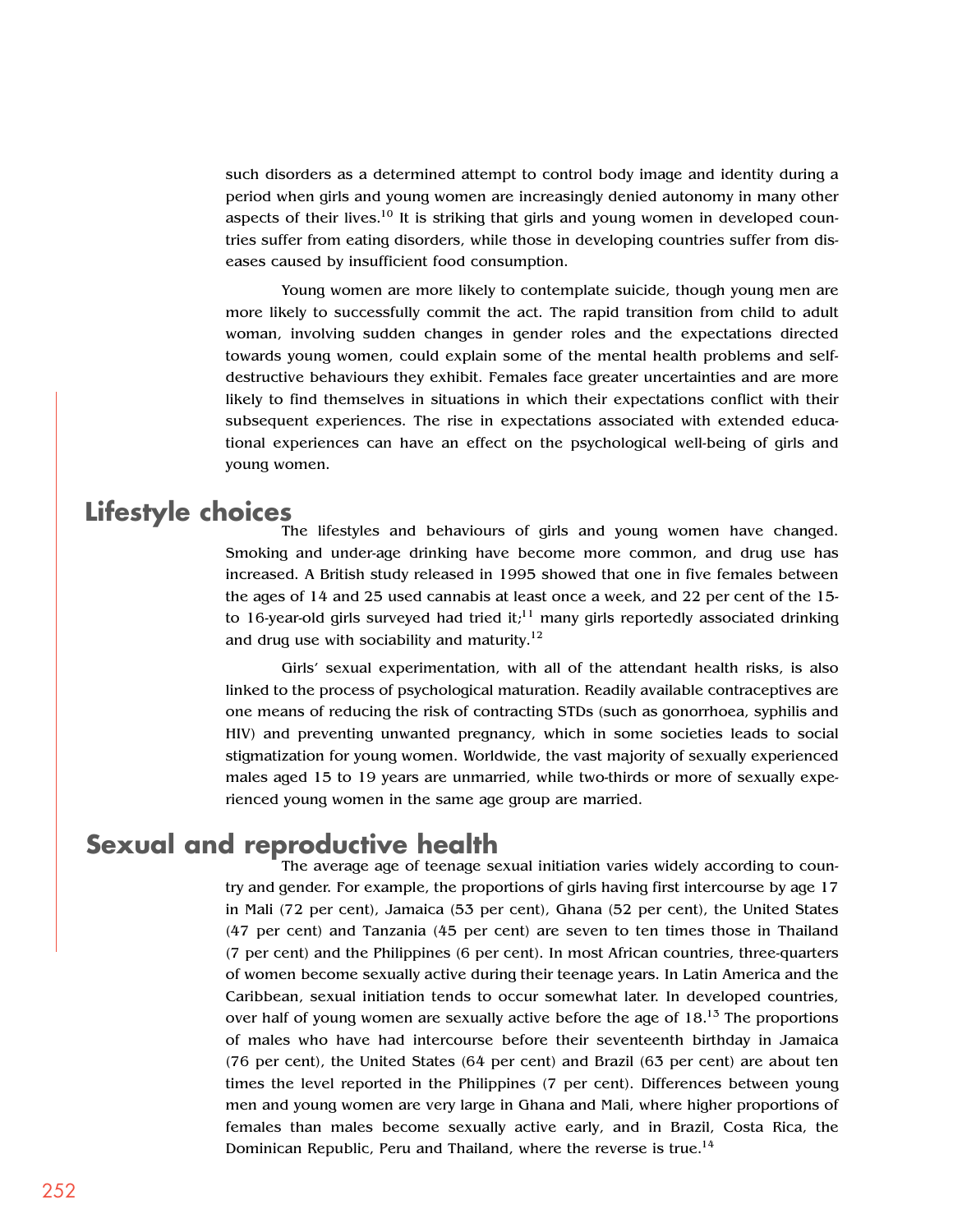Early marriage and early pregnancy are not uncommon among girls and young women. In some countries, half of all girls under the age of 18 are married, often in response to poverty, family pressure, or fear of out-of-wedlock pregnancy. Countries with relatively high percentages of girls aged 15 to 19 years who are already married include the Democratic Republic of the Congo (74 per cent), Niger (70 per cent), Afghanistan (54 per cent) and Bangladesh (51 per cent).15

One in every ten births worldwide is to a teenage mother. In the least developed countries, one out of every six babies is born to a young woman between the ages of 15 and 19. In Central and South Asia and sub-Saharan Africa, one in five births is to a female under age 20. The birth rates for young women in this age group are also high in Latin America and the Caribbean, and in Eastern Europe compared with the rest of Europe (see figure 9.1).



#### **Figure 9.1 Percentage of all births to women under age 20, by region/subregion**

Source: United Nations Population Division, 2000. World population Monitoring, 2000: Population, Gender and Development.

Early pregnancy carries a higher risk of illness and death. Girls aged 10 to 14 years are five times more likely to die in pregnancy or childbirth than are women between the ages of 20 and 24. Early pregnancies are also linked to higher abortion rates. At least 1 in 10 abortions worldwide occurs among women aged 15 to 19 years, meaning that more than 4.4 million adolescent women undergo the procedure every year; 40 per cent of these abortions are performed under unsafe conditions.16 Adolescents tend to delay obtaining an abortion until after the first trimester and often seek help from non-medical providers, leading to higher complication rates. Self-induced abortion is also common among adolescents in many countries. In Argentina and Chile, more than one-third of maternal deaths among adolescents are the direct result of unsafe abortions. In Peru, one-third of the women hospitalized for abortion complications are aged 15 to 24 years. WHO estimates that in sub-Saharan Africa, up to 70 per cent of women hospitalized for abortion complications are under 20 years of age. In a Ugandan study, almost 60 per cent of abortion-related deaths were among adolescents.<sup>17</sup>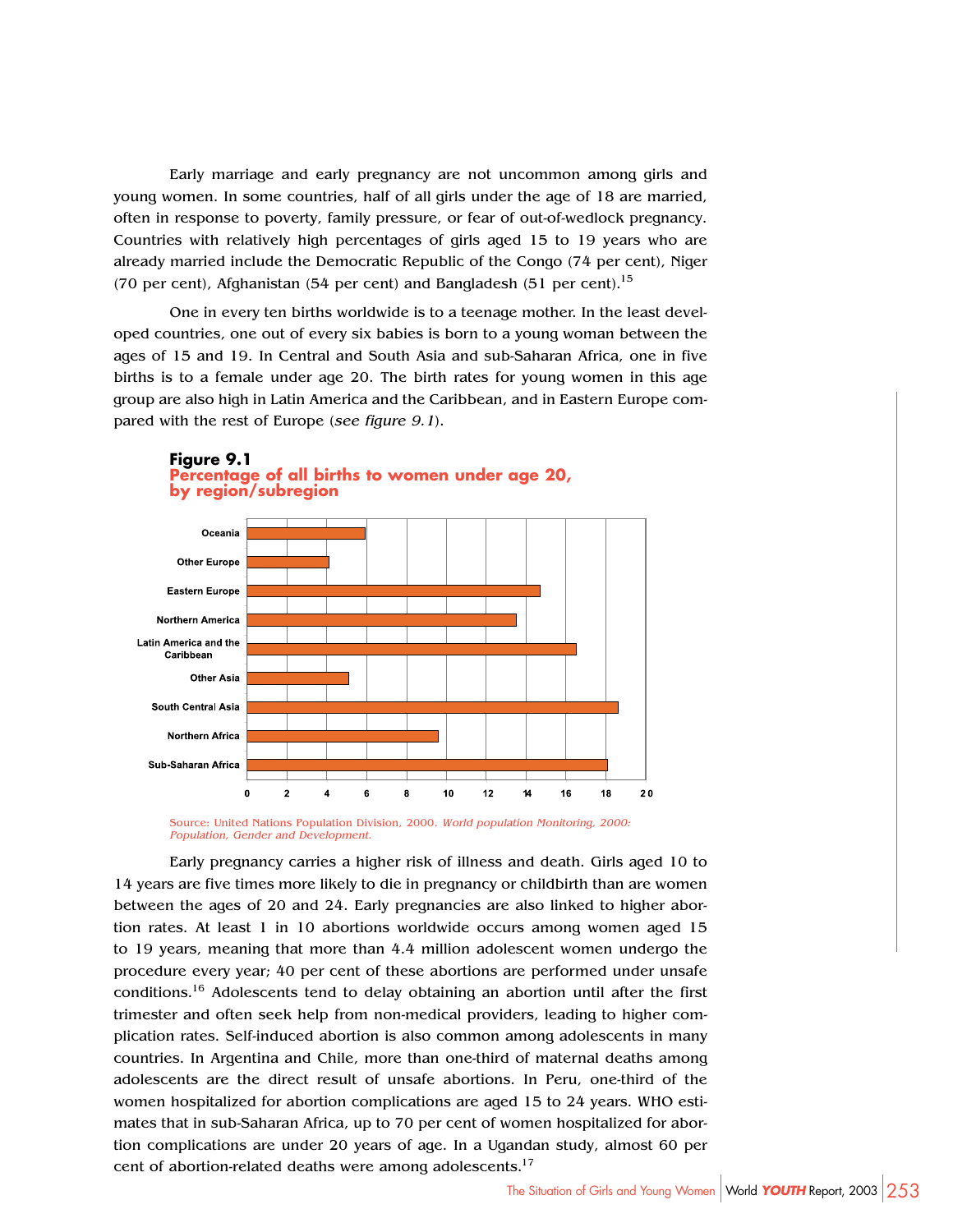The sharp increase in HIV infections and deaths from AIDS are threatening girls and young women, especially in developing countries. In those areas most seriously affected, HIV/AIDS is spreading fastest among young people under the age of 24, who account for one-half of new infections. Many HIV-positive young women will die by age 35, possibly leaving behind children who will be among the millions under the age of 15 who have lost a mother or father or both to HIV/AIDS. Other children become infected even before they are born to HIV-positive mothers.<sup>18</sup>

In many developing countries, a girl's sexuality is a channel of oppression and abuse. For at least 130 million women around the world, this began with their being subjected to genital mutilation, a degrading and dangerous practice sometimes dignified with the name "female circumcision"; an additional 2 million girls undergo the procedure each year.

#### **ACCESS TO EDUCATION AND ITS IMPACT YOUNG WOMEN**

Enrolment at various levels of education has generally improved more for girls than for boys; the gender gap in schooling is closing in most regions of the world. Nevertheless, the gap remains wide in many areas. In 22 African and 9 Asian countries, enrolment for girls is less than 80 per cent of that for boys. The divide is greatest in South Asia and sub-Saharan Africa, particularly for secondary education; fewer than 40 per cent of secondary students are women.<sup>19</sup>

#### **Illiteracy rates**

According to data presented by the UNESCO Institute for Statistics in 2002, literacy rates for young people aged 15-24 years around the world have been increasing steadily. The proportion of illiterate young people worldwide declined from 25 per cent in 1970 to 13.2 per cent in 2000, and is projected to drop further, to about 9.5 per cent, in 2015. There has been a persistent general tendency at the global level towards higher rates of illiteracy for girls than for boys. The inequality, caused by both cultural and economic factors, is obvious, and the improvements in girls' literacy rates are occurring very slowly. In the 1970s, girls were 1.8 times more likely than boys to be illiterate; by 2000 the ratio had dropped only slightly, to 1.6 times.<sup>20</sup>

In 2000, Africa and Asia had the highest rates of illiteracy among 15- to 24 year-old girls, at 29 and 19 per cent respectively. These figures, while high, represent a major improvement for the two regions over the past 30 years; in 1970 the illiteracy rate for girls was 71.7 per cent in Africa and 50.3 per cent in Asia. In one generation the risk of illiteracy for girls has been reduced by more than half on both continents. Nonetheless, in the year 2000, African and Asian girls still faced a 60 and 70 per cent greater risk of illiteracy, respectively, than did African and Asian boys.

The level of development in a given country has become the major determinant of its level of literacy. Although the situation in developing countries has been steadily improving, the gap between developing and developed countries remains dramatic, as illustrated in the chapter on education.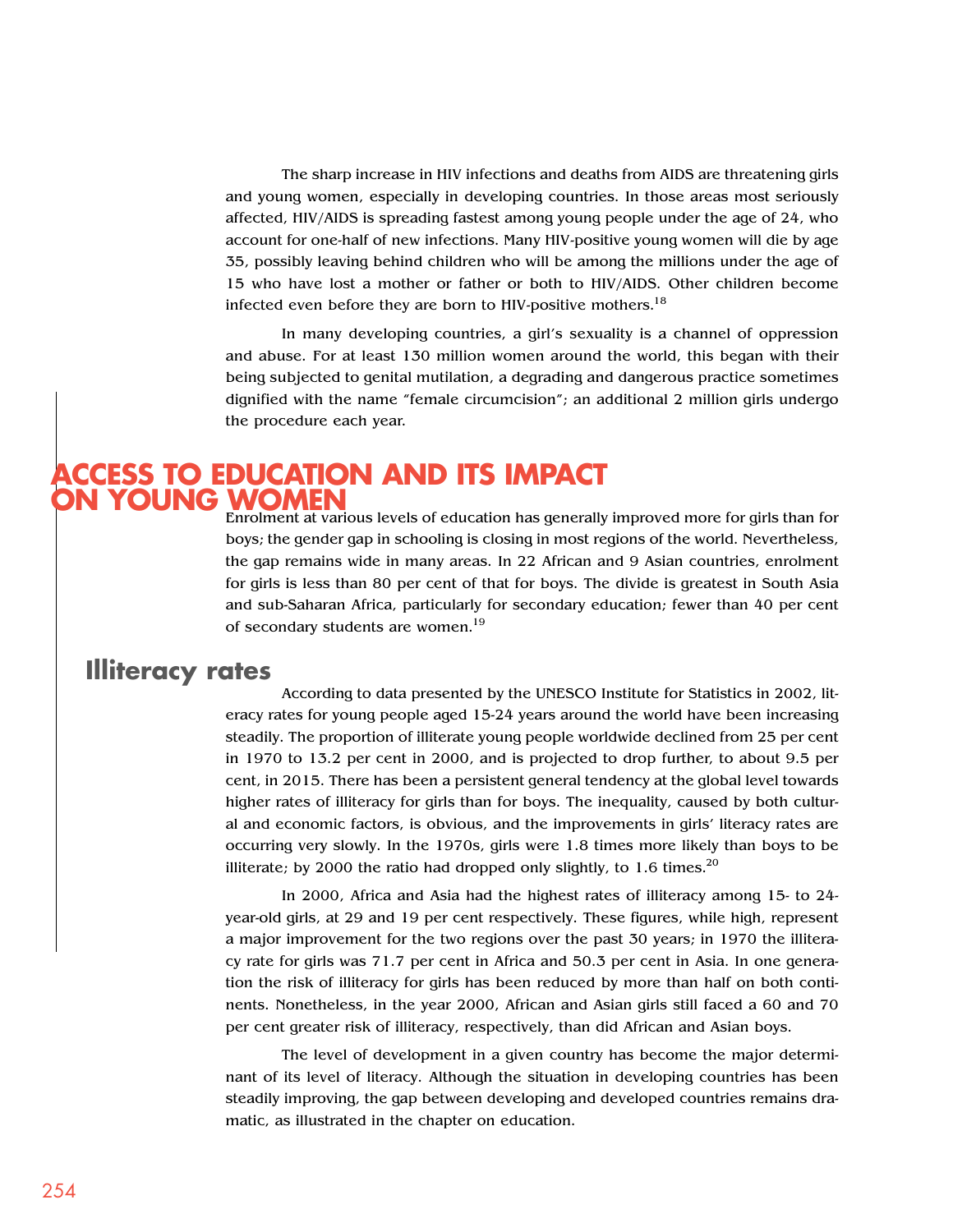

## **The gender gap**

Girls outnumber boys in school in regions where overall access to basic education is higher, such as Southern Africa, Latin America and most of East Asia. Larger gender gaps are observed in regions of the world with lower overall levels of education. Educational access is lower in rural areas for both boys and girls, but particularly for girls. In Niger, for instance, there are 80 girls in school for every 100 boys in cities, but in rural areas the corresponding ratio is only 41 to 100.

These differences reflect family expectations of future returns from their educational investments. Faced with a choice, some parents elect to educate sons because there are more and better-paying jobs for men than for women. Some parents invest less in girls' education because economic returns will go to their future husbands' families after marriage. Disparities in educational access also reflect the lower value parents place on education compared with household activities for girls; some girls are kept or taken out of school to work at home.

Some families are not willing to educate girls if the school is distant or the teachers are male. Parents may not want their daughters to encounter boys or men in classrooms or on the way to school, or they may fear for their safety, making distance an important factor. In Pakistan, for instance, where schools are segregated by sex, 21 per cent of girls in rural areas—more than twice the proportion of boys—do not have a school within 1 kilometre of their homes. $21$ 

Although basic education has become more accessible for both young men and young women, gender differences in this context remain dramatic in many areas. In 2002, almost 20 per cent of young women and 12 per cent of young men in most developing countries were illiterate. By contrast, in developed countries and in countries in transition in Central and Western Asia, the proportion of illiterate youth was equal for both sexes, at 0.3 per cent; although a slight gap was evident in 1970 (0.8 per cent for boys and 1.2 per cent for girls), it had effectively disappeared by 2002.<sup>22</sup>

Studies have repeatedly shown that investment in educating girls and women raises every index of progress towards economic growth and development. Despite this, two-thirds of the estimated 300 million children without access to education are girls, and two-thirds of the 880 million illiterate adults are women. In the past few decades, all regions of the world have expanded primary education, though in Africa progress began to slow in the 1980s owing to higher costs for parents and declining school quality. In developing countries as a whole, the gender gap at the primary level has narrowed significantly, though it persists in Africa and South Asia (see figure 9.2).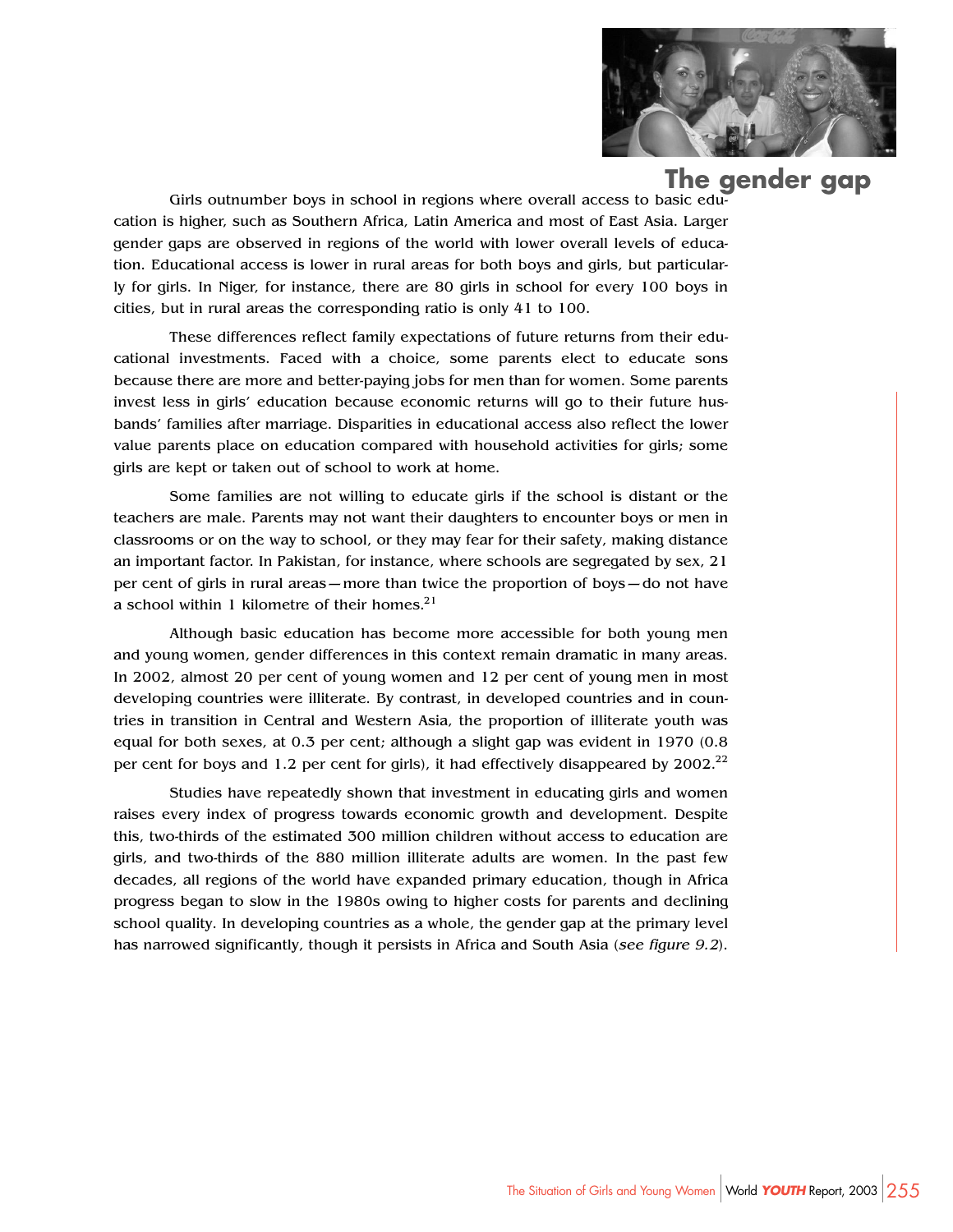

**Figure 9.2 Net primary school enrolment/attendance ratios by sex**

falling from 6 percentage points to 3 percentage points. Source UNICEF?UNESCO, 2001

Female representation decreases at the secondary and post-secondary levels, but the gender gap has narrowed somewhat in recent decades. $^{23}$ 

#### **The link between education and fertility**

Fertility affects levels of educational attainment and vice versa. The various determining factors relate directly to the young women themselves as well as to cultural, economic and family considerations (one example being a pregnant mother's decision to withdraw her daughter from school to help at home).

Family size influences educational attainment, with children of either sex from small families enjoying better educational opportunities. One study in Thailand found that, all other factors being equal (income, religion, residence, and parents' educational attainment and ambitions for their children), in families with four or fewer children 31 per cent went to upper secondary school, while in families with more than four children only 14 per cent reached this level. Similarly, a study in Bangladesh found that children in small families stayed in school longer because they were not called upon to care for younger siblings at home. In both the Thailand and Bangladesh studies, however, boys had a higher level of educational attainment than girls.

Once girls reach puberty, pregnancy may prevent them from staying in school. Students who become pregnant often drop out of school or are expelled by school authorities. An American survey indicated that young women who gave birth were much less likely to complete high school. The rates varied somewhat according to the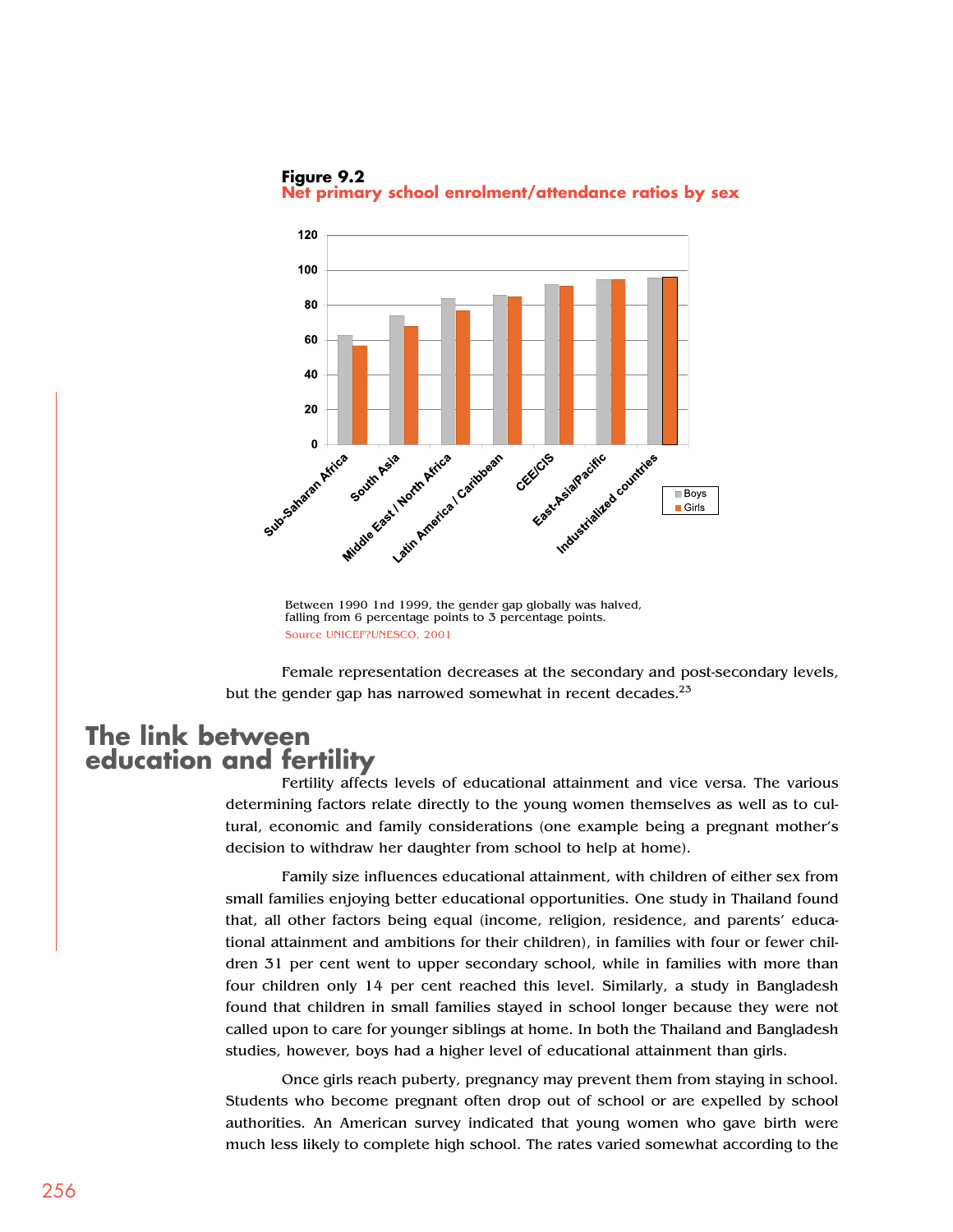socio-economic status and racial/ethnic background of the respondents. Girls of low socio-economic status were less likely to complete high school than were those at the middle and higher socio-economic levels. Overall, African-American and Hispanic girls were twice as likely as Caucasian girls to give birth by age 19 (39 and 34 per cent respectively, versus 17 per cent); Asian girls were only half as likely as whites to become mothers  $(9 \text{ per cent})$ .<sup>24</sup>

Higher educational attainment among women is positively correlated with reduced child mortality. In Kenya, for example, 10.9 per cent of children born to women with no education will die by age 5, compared with 7.2 per cent of the children of women with a primary school education and 6.4 per cent of the children of women with a secondary school education.<sup>25</sup> Botswana, Kenya and Zimbabwe, with the highest levels of female schooling in sub-Saharan Africa, record the lowest levels of child mortality. The more educated women are, the less likely they have to have larger families (see figure 9.3).



Source: UNFPA, Population Issues Briefing Kit 2001 (New York, 2001).

#### **Education and employment opportunities**

In all countries, women are concentrated in particular educational disciplines that tend to lead to lower-paid jobs and "feminized" professions. They often spend a longer time in education than men do but face poorer employment prospects. In Germany, for example, even in terms of apprenticeship pay, average salaries for female-dominated occupations are only one-half to one-third those for male-dominated occupations. Women in the former communist countries have suffered the highest rates of unemployment. Company childcare facilities are no longer as readily available, and because women have the right to a long maternity leave, employers are less willing to hire them. Even among the best-educated young women, the possibilities for independence have diminished.26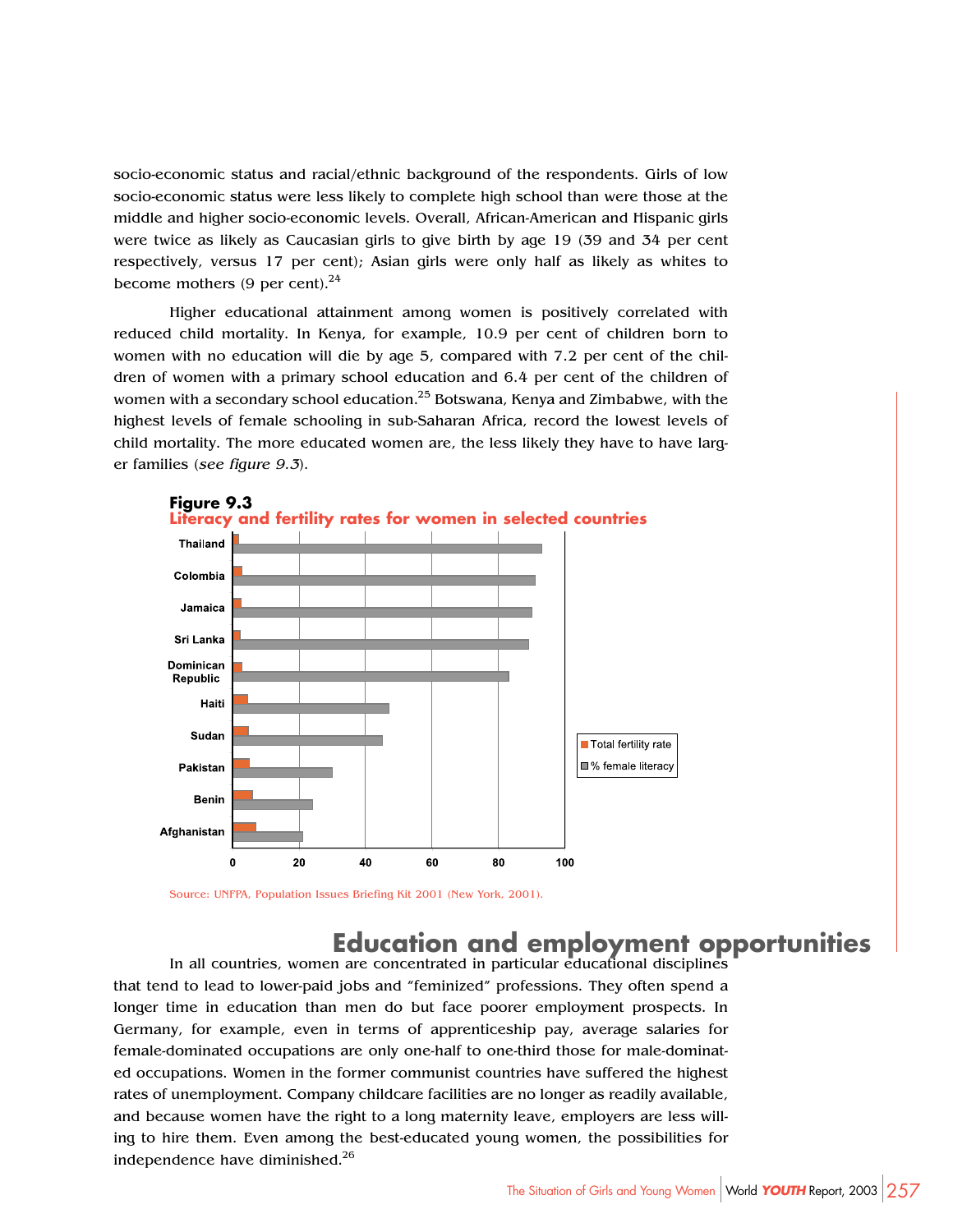In a survey of twelfth-graders, girls in general displayed more of a negative attitude towards mathematics and science than did boys.<sup>27</sup> The same survey showed that women had made substantial progress in obtaining graduate-level degrees in the past 25 years. Although an increasing proportion of higher education faculty are women, salary disparities between males and females at this level have not decreased.

While females remain relatively unenthusiastic about science and mathematics, their attitudes towards computers have changed. Since 1996, there has been no difference in levels of home computer use between American boys and girls in the eighth and eleventh grades. $^{28}$ 

#### Studies have shown that both age and education influence a woman's earnings; **ACCESS TO EMPLOYMENT AND ITS IMPACT ON YOUNG WOMEN**

younger women with a higher level of education tend to have the highest incomes. However, there are other determinants. In Canada, for example, university-educated young women earn 84 per cent of what their male counterparts earn. This is partly attributable to the types of jobs university graduates eventually find; for some reason, those secured by male graduates are generally better-paying than those found by female graduates. Recently, progress has been made towards wage parity for younger, more educated women, and the situation is even better when hourly wages are taken as the basis for gender comparisons. Surveys in Canada indicate that full-time work averages four hours less per week for women than for men. Male and female earnings appear to be converging in many Western countries. The Canadian data show that annual salaries are slightly better for female university graduates than for their male counterparts after years of experience, job tenure, education and hours of work are taken into account.<sup>29</sup> A similar situation prevails in Sweden, where only a small percentage of the pay difference between women and men cannot be explained by age, occupation, hours worked and education.<sup>30</sup>

In the United States, employment rates for women have increased across all levels of educational attainment since the 1970s. The salaries of male college graduates generally exceed those of female graduates, but the earnings gap between the two has narrowed over time. Women are more likely than men to participate in adult education. In the large industrialized countries, labour force participation for women generally correlates with their level of educational attainment: women who are better educated have higher labour force participation rates than do those who are less educated. Education also correlates with earnings levels for both women and men in large industrialized countries.

In Western Europe increasing numbers of young women are joining the labour force, though their careers are still limited by childcare responsibilities. These women are also the most likely to experience poverty at some point in their lives. Nonetheless, younger Western women take for granted such things as the right to financial independence, an education and a job. Those in the former communist countries, however, can no longer count on professional or social security. They have lost their token representation in the public sphere, and the private sphere is no longer accorded the same value or importance. Young women in this region suffer from a lack of adequate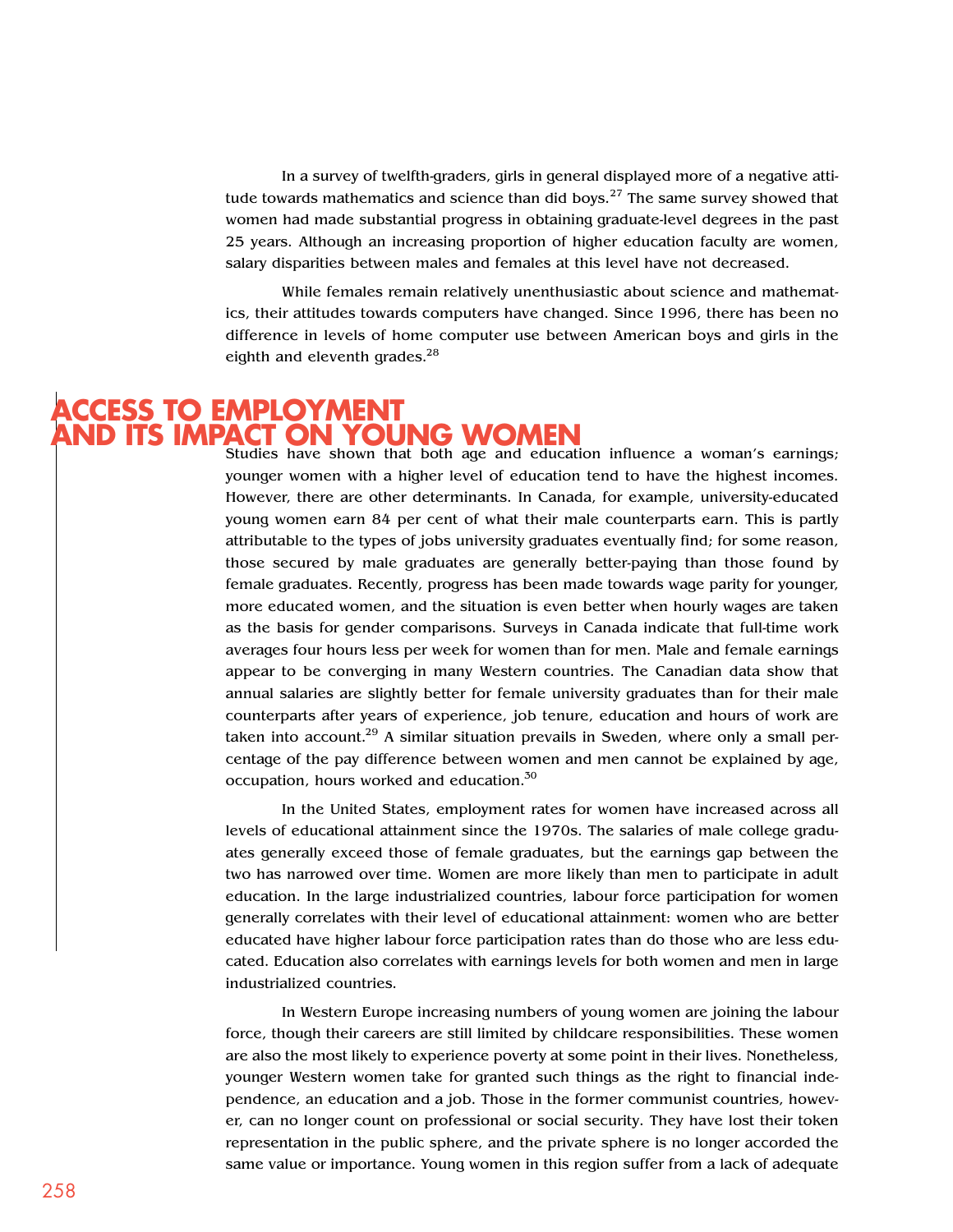contraceptive facilities, increasing restrictions on abortion in some countries, and the privatization and individualization of welfare, which hits young women particularly hard as the main users of welfare services. $31$ 

There is evident gender-based discrimination in access to certain educational opportunities and jobs. In many countries, girls are outperforming boys at school, but this does not necessarily translate into greater labour market success. This is true in part because many girls remain concentrated in traditional fields of study, which often do not relate to rapidly evolving labour market needs. In countries such as France, Jamaica and Japan, where girls have equal access to education, some may still be the intentional or unintentional targets of gender discrimination. In other countries, such as Ghana, India and Kenya, girls' access to education and training is limited, forcing young women disproportionately into the informal sector and subsistence-oriented activities. In still other countries, total economic inactivity is imposed on young women.<sup>32</sup>

#### **Unemployment**

In many developing countries (such as Botswana, Jamaica and Chile) and some developed countries (such as Belgium, France and Spain), more young women than young men are unemployed. In other countries (including Hungary, India, Indonesia, some Latin American countries and most developed countries), the gender differences in unemployment are small to negligible. In a small number of countries (among them Algeria, Australia, El Salvador, Sweden and the United Kingdom), female unemployment is lower than male unemployment.

Current unemployment figures from around the world for 15- to 24-year-olds and those aged 25 years and over indicate that youth unemployment rates are approximately twice as high as adult unemployment rates in both developed and developing countries. In a number of developing countries (including Egypt, Chile, Colombia, Honduras, Indonesia, the Republic of Korea and Sri Lanka) the ratio is considerably higher. The ratio is also greater than 2 to 1 in several Southern European countries (such as Greece, Italy and Turkey), as well as in a number of Eastern European countries (including Bulgaria, Estonia, Romania and Slovenia).

An examination of the relevant data show that unemployment rates for young men aged 15 to 24 years are lower than the equivalent rates for young women in virtually all developing countries and transition economies. The pattern is less consistent in the developed world.<sup>33</sup>

EU statistics on children, gender and poverty reveal that in every age group, women are at greater risk of experiencing income poverty than are men.<sup>34</sup> In 1996, 18 per cent of all women lived in low-income households, compared with 16 per cent of all men. However, the gender gap in terms of income poverty is somewhat agedependent. The gap is largest in the age groups  $18-24$  and 65 or over.<sup>35</sup> For the EU overall, income poverty rates are the same for men and women under the age of 18, with 21 per cent of each officially qualifying as poor. In most EU countries the income poverty rates are higher for young women under 18 years old than for young men in the same age category. As they get older, young women in the EU face a greater risk of descending into poverty than do young men; the poverty rate among 18- to 24 year-old men in this region is 22 per cent, and among women of the same age group, 26 per cent.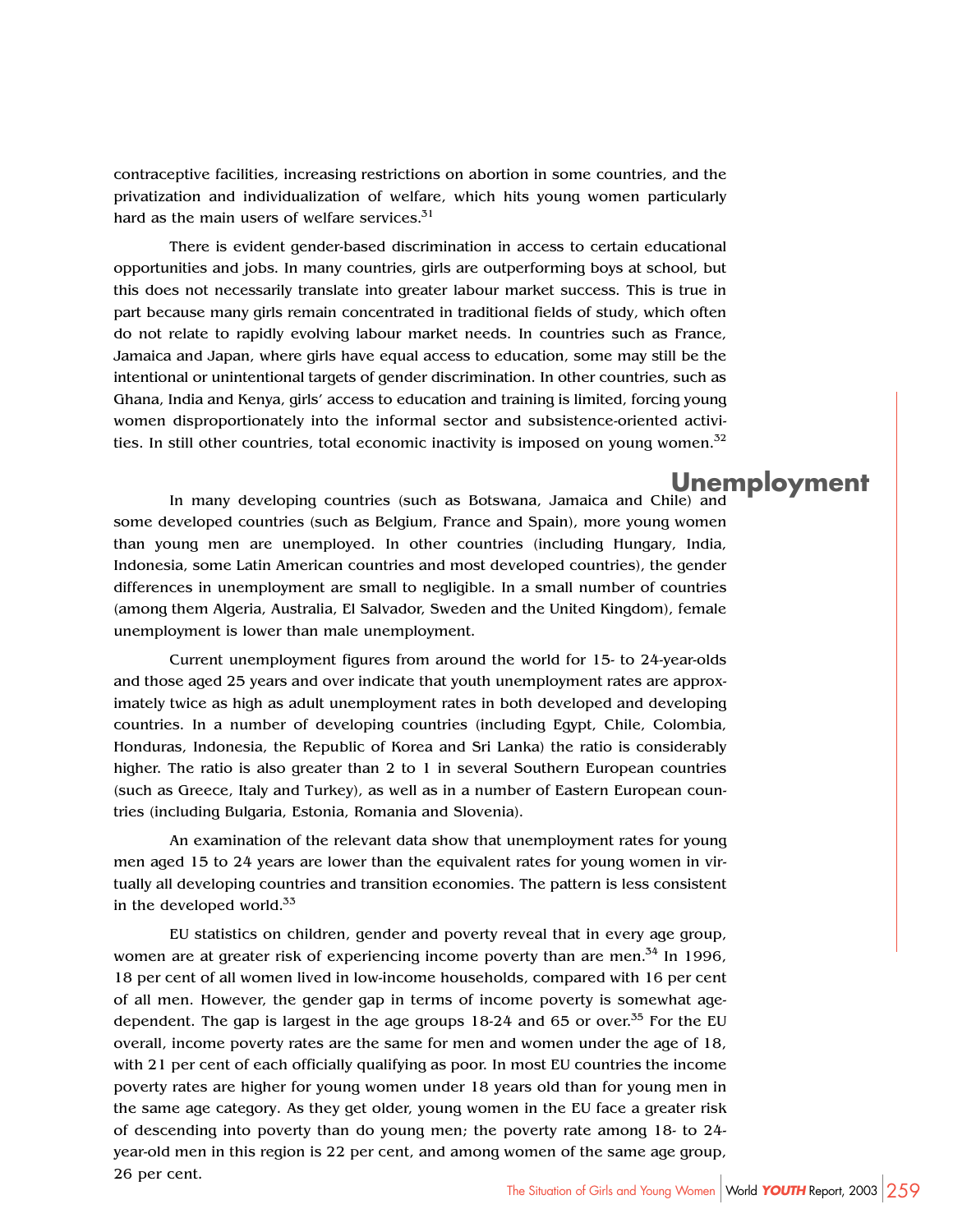#### **VIOLENCE AGAINST GIRLS AND YOUNG WOMEN**

Girls have traditionally been perceived as less of a threat to social order, being less likely to get into trouble on the streets, less involved in crime, and subject to greater family control and authority at home. The involvement of girls in delinquency and crime, though still less than that of boys, appears to have increased, however. There is little information about the causes of girls' violence. Some studies show that there are significant differences between girls and boys with regard to displays of aggression and the perpetration of violent  $acts.<sup>36</sup> Nevertheless, in a number of areas girls and$ young women are increasingly engaging in the more "extreme" antisocial and criminal behaviour typically associated with young males. One example of this is girls joining violent street gangs. Finland's largest daily newspaper reported in August 2002 that youth violence in the city of Helsinki involved more girls than ever before.<sup>37</sup> There are girl gangs whose members beat up other girls and rob them of their mobile telephones and handbags, making them afraid to use the central railway station late in the evening. Some girls and young women, denied access to financial resources and forced into greater dependence on their families, may be involved in crime to gain access to consumer goods.

Violent girls and young women are more likely to come from troubled or violent families. They may have a negative view of femininity based on a low personal sense of self-worth—in some cases resulting from sexual abuse. A study of young African-American and Latino women incarcerated for serious offences identified additional factors that propelled them towards violence, including leaving home or being kicked out and spending a considerable amount of their free time without adult supervision.<sup>38</sup>

For the most part, however, girls and young women are the victims of crime and violence. Violence against women cuts across all social and economic strata and is deeply embedded in cultures around the world. According to some researchers, $39$ violence against females can even be classified as an ordinary part of life. The State of World Population 2000, a UNFPA report, reveals that at least 60 million girls who in ordinary circumstances would be expected to be alive are "missing" from various populations, mostly in Asia, as a result of sex-selective abortions, infanticide or neglect; and that domestic violence is widespread in most societies and is a frequent cause of suicide among women. $40$  "Honour killings" take the lives of thousands of young women every year, mainly in Western Asia, North Africa and parts of South Asia.<sup>41</sup>

Rape and other forms of sexual violence are increasing, and young women tend to fall victim to intimate violence more often than do older women. A survey in the United Kingdom indicates that the possibility of sexual assault by a stranger is one of the chief concerns of 12- to 15-year-old girls.<sup>42</sup> Young women are more likely than men to feel unsafe when out alone. Girls aged 14-15 years are often assaulted or harassed by older males.

One study about sexual violence against girls aged 10-20 years includes some observations regarding the circumstances under which girls and young women experience such violence.<sup>43</sup> For the victims covered by the study, 30 per cent of the sexual abusers were the girls' fathers, stepfathers, mothers' boyfriends, cousins or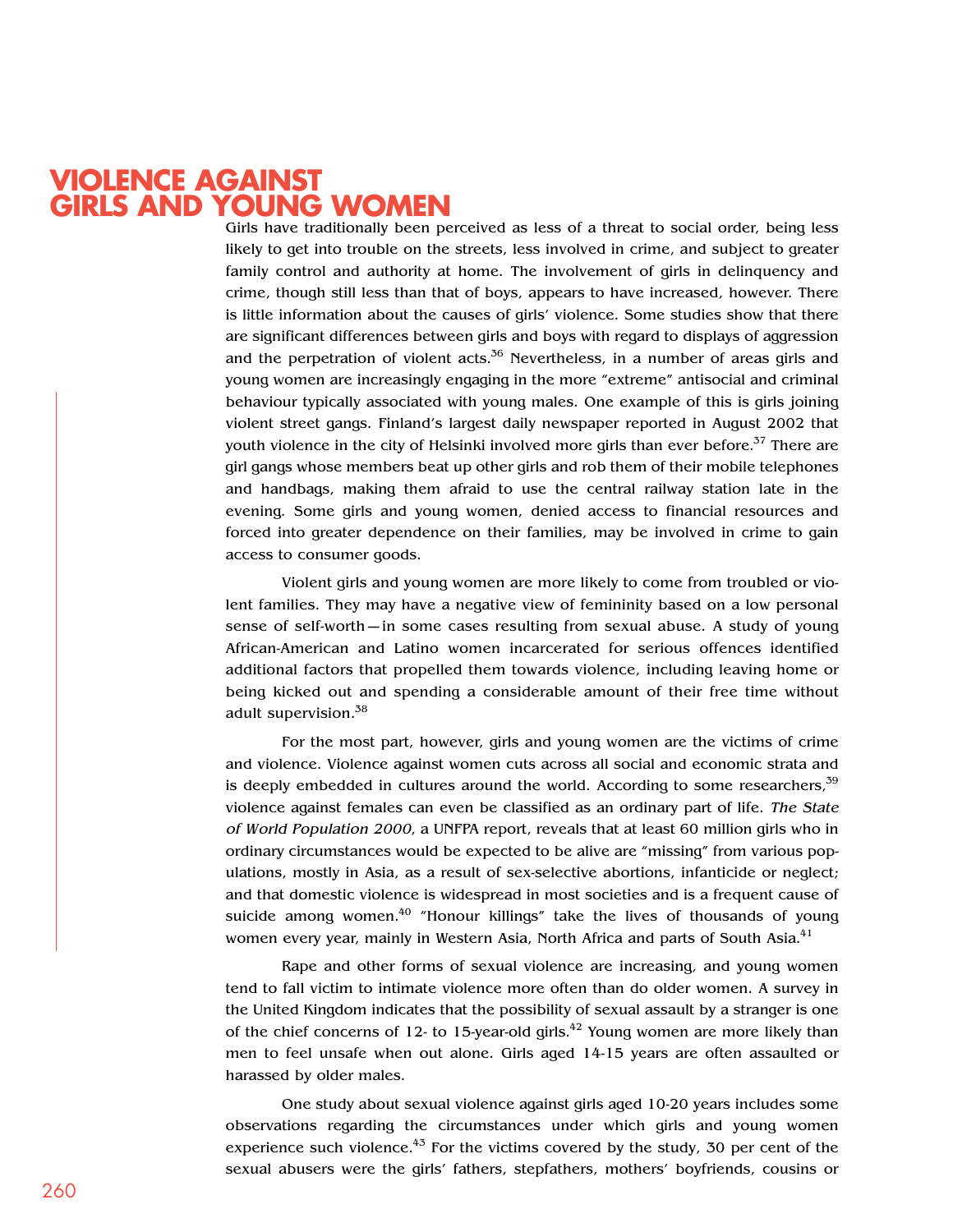

brothers; familiar people such as friends, neighbours and co-workers carried out another 20 per cent of the sexual violence. Totally unknown attackers and strangers were the perpetrators in 24 per cent of the cases reviewed; this kind of sexual violence normally occurs in public places. In response to this "geography of fear", girls and young women often avoid walking alone in secluded or low-traffic areas such as forests, parks and beaches.

Every seventh rape of a young girl is a group or gang rape. Girls who are still virgins are often violated in this manner. In many parts of Eastern Europe, gang rape has become a common way of exploiting young women.<sup>44</sup> Gang rape has also constituted one of the terrors of war around the world, and has been shown to have a very traumatic and isolating effect on the emotional lives of victims.

Sexual violence against girls and young women today incorporates some elements that are generally prevalent and others that are quite culturally specific. Of all the different kinds of sexual abuse, sexual violence inside the family appears to have the most damaging effect on the victim, and incest seems to be the most difficult experience to survive mentally. After being raped or abused within their own families, girls suffer from various sorts of fears, shame, guilt, nightmares, insomnia, anxiety and depression, which can result in suicide attempts or aggression and anger. Incest can also be a factor contributing to eating disorders and alcohol and drug abuse. Often the wounds inflicted by sexual violence lead to lifelong suffering.

A young rape victim is also at risk of contracting HIV/AIDS or other venereal diseases. The time spent waiting for the results of HIV tests is a very high-risk period in terms of suicide attempts. Becoming pregnant is yet another risk. Post-traumatic stress disorder can result from such an experience. Despite the seriousness of this type of violence and its consequences, many rapes, sexual assaults and cases of sexual harassment still go unreported because of the stigma and trauma associated with them and the lack of sympathetic treatment from legal systems; many girls and young women say nothing simply because they do not want their parents and others to find out about their degrading experience. Estimates of the proportion of rapes reported to authorities range from less than 3 per cent in South Africa to about 16 per cent in the United States.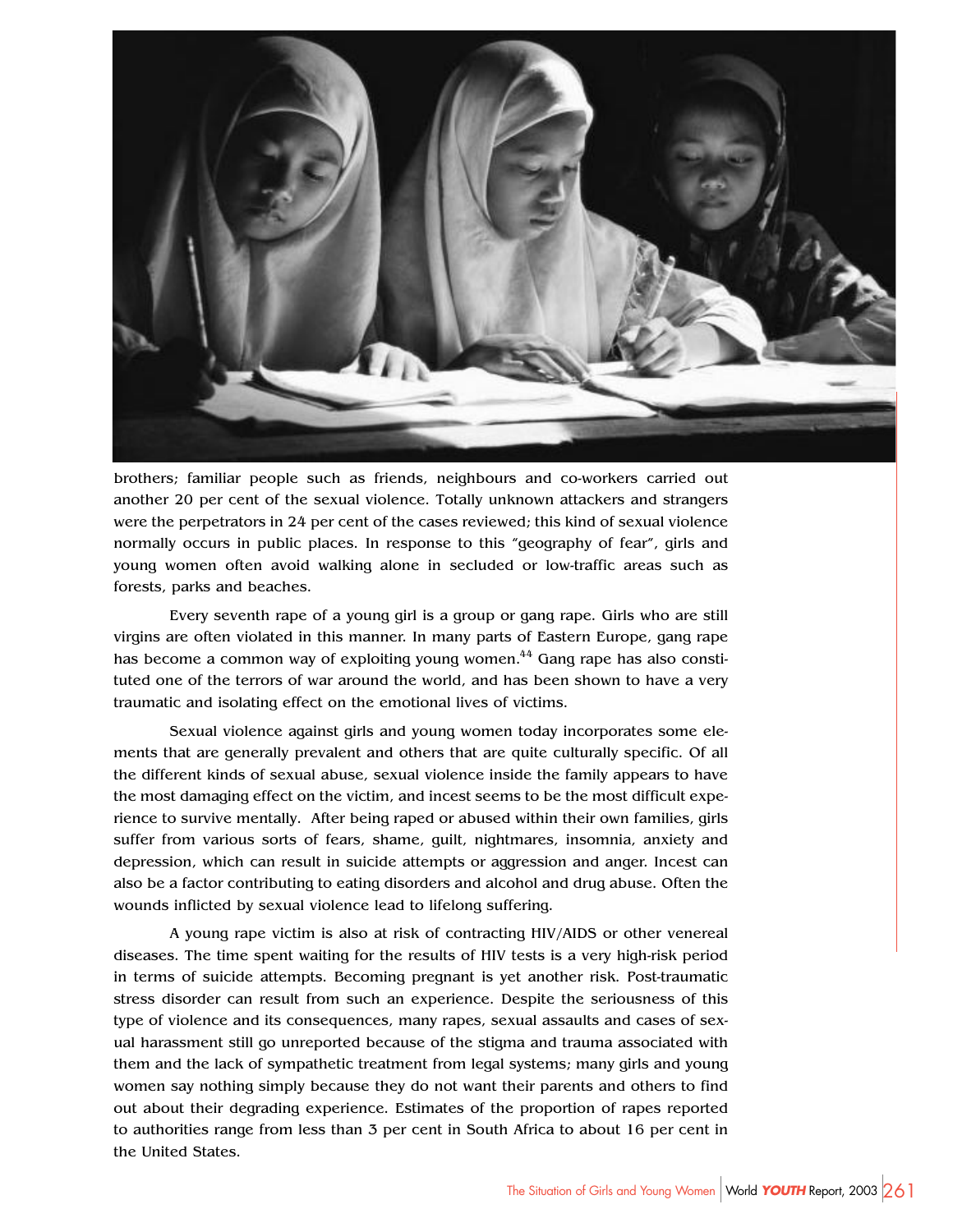## **EMPOWERMENT, ATTITUDES AND VALUES**

Commercial sex, rather than being simply the free market decision of independent women to sell their favours, is a major source of further abuse. One estimate is that 2 million girls between the ages of 5 and 15 are introduced into the commercial sex market each year. Finnish studies show that, because of the growing sex trade, girls and young women are subjected to increased levels of sexual and verbal aggression.<sup>46</sup>

The concept of empowerment emphasizes personal agency and human dignity in striving to take charge of one's own life, with the confidence that one has the knowledge and skills to achieve this objective, and to do so against a background of respect for differences and diversity. $47$  For girls and young women, empowerment involves enabling them to address their own concerns and helping them to become more independent. Efforts to facilitate the empowerment of girls and young women at the global level must take into account both the informal cultural values and the official institutional cultures prevailing in each society, and the challenges confronting females in this context. Empowerment programmes can be very effective under the right circumstances and with the right kind of training and support.

Girls and young women in difficult circumstances can also be empowered. Various NGOs have helped girls and young women who have been forced into prostitution in Western Europe to become their own agents of change. Many of these young women are not citizens and are therefore denied a political voice, making them more vulnerable to different kinds of material and sexual exploitation.<sup>48</sup>

The gender empowerment measure (GEM) gauges the relative extent to which women and men can and do take part in economic and political life. It measures gender inequality in key areas of economic and political participation and decision-making. More precisely, it tracks the percentages of women in leading positions in society and the gender disparity in economic independence as reflected in earning levels. The GEM standard is applied around the world and shows, for example, that the Bahamas and Trinidad and Tobago are ahead of Italy and Japan in terms of gender equality. High income is thus not a prerequisite for creating opportunities for women. Much can be done simply to improve women's economic and political opportunities. In only eight countries do women hold 30 per cent or more of the seats in the national assembly, and in very few countries have there been simultaneous improvements in female secondary school enrolment percentages (rising to 95 per cent or more), in the female share of paid employment in industry and services (equal representation), and in their share of seats in parliament  $(39$  per cent or more).<sup>49</sup>

A study carried out in Finland indicates that, even in countries that have gone through long periods of modernization and acceptance of equal rights for both sexes, young women and young men still have different values and attitudes towards life and society.<sup>50</sup> Education has had some effect on the development of various youth perspectives and philosophies. The study found that a belief in the importance of gender equality in working life was reflected most strongly in the values of girls who had been to upper secondary school. They preferred a female employer or supervisor and felt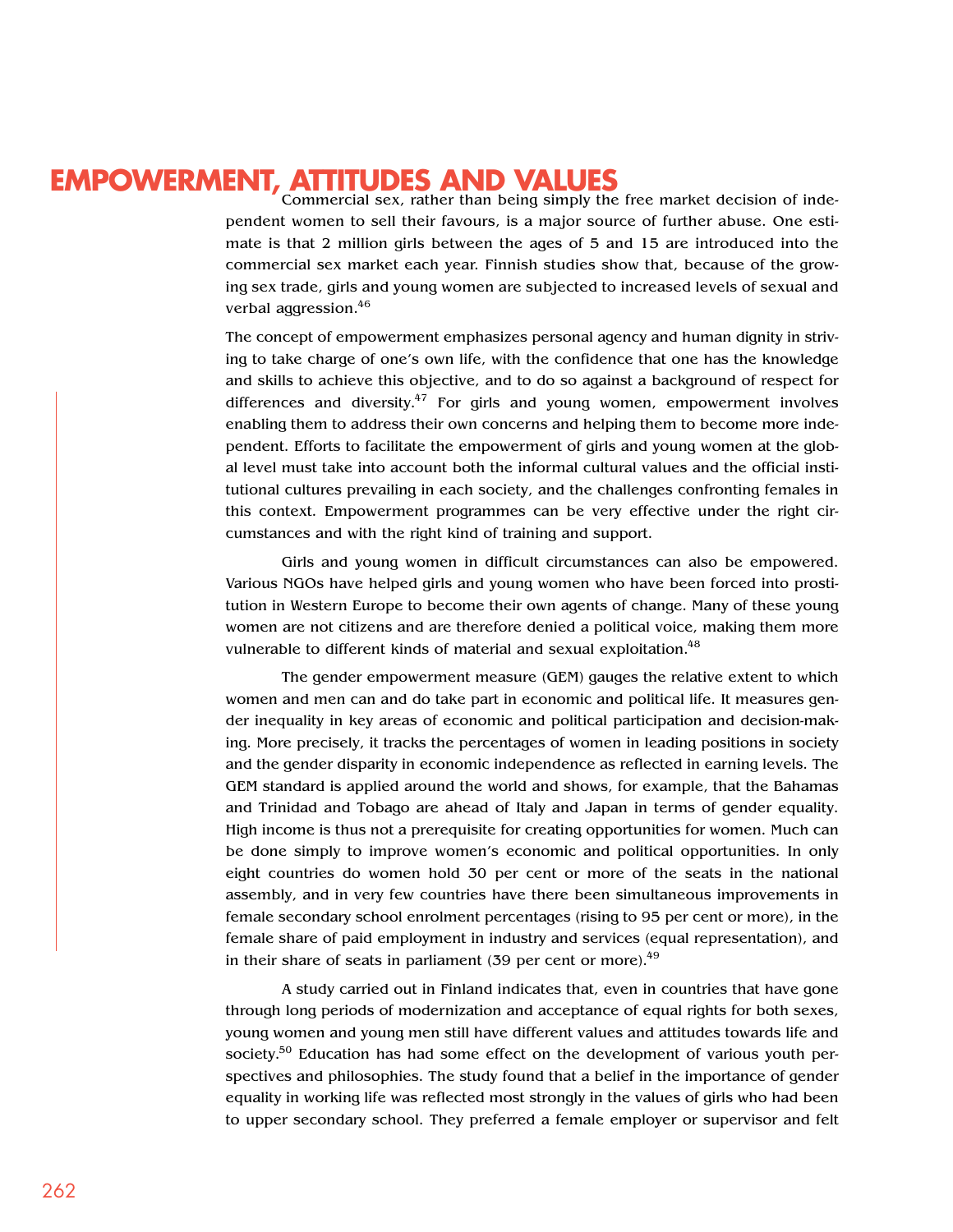

that going to work was just as important for a woman as it was for a man, as both needed to earn money and take care of the home and the family. They also thought there should be more women bosses in higher-level jobs, and felt it was very important to live according to one's conscience. They would not mind if their children went to school where half of the children were of another race. These girls were defined as "humanist-egalitarians" in terms of their attitudes and values.

"Traditionalist-conservative" values—opposed by the majority of urban girls were found most frequently among secondary school boys. These values were reflected by the respondents' agreement with conservative statements such as "Couples who have children should not divorce", "Marriage is for life", and "Young people today don't respect traditional values enough." They supported the political position reflecting the conviction that "Our country needs strong leaders who can restore order and discipline and the respect for values."

"Environmentalist-greens" stressed ecological values and were mostly female upper secondary school students. In their opinion, economic growth and development should not be taken any further. Nuclear energy should be given up even if it brought about a decline in the standard of living. This group believed that the continued rise in economic well-being increased the incidence of mental illness and that science and technology were beginning to control people instead of serving them. They were willing to lower their standard of living to decrease pollution and environmental problems. They also believed that "Even young people can promote world peace by participating in peace work."

The study also identified a group with a new set of values: the "global-internationalists". Those espousing this value system thought that if more foreign people came to Finland such contact would be mutually beneficial. In their opinion it was not a privilege to be Finnish, and the idea that "East or West, home is best" was obsolete.

In terms of gender-based differences, girls valued humanism and equality more, while boys assigned greater value to technology and economic well-being. Secondary schoolgirls (especially those in urban settings) were more concerned about environmental issues, while urban secondary schoolboys in particular expressed more of an interest in science and technology than did their female counterparts. Urban vocational schoolgirls were the most politically passive. They had negative attitudes about traditional politics, citing "green" values as an alternative to technological and economic values. At the other end of the spectrum from the international globalists were the "racists", most of whom were boys who studied in vocational or business schools and colleges. The most humanistic values were found among secondary schoolgirls. In general, family values were more important to rural young people than to urban youth.

The girls participating in the Finnish study were not as engaged in party politics as were boys. For many of them politicians were "old men who lie to people". This critical stance taken by many girls heralds the birth of a new type of political culture. The girls in the study tended to profess attitudes that were more global than those held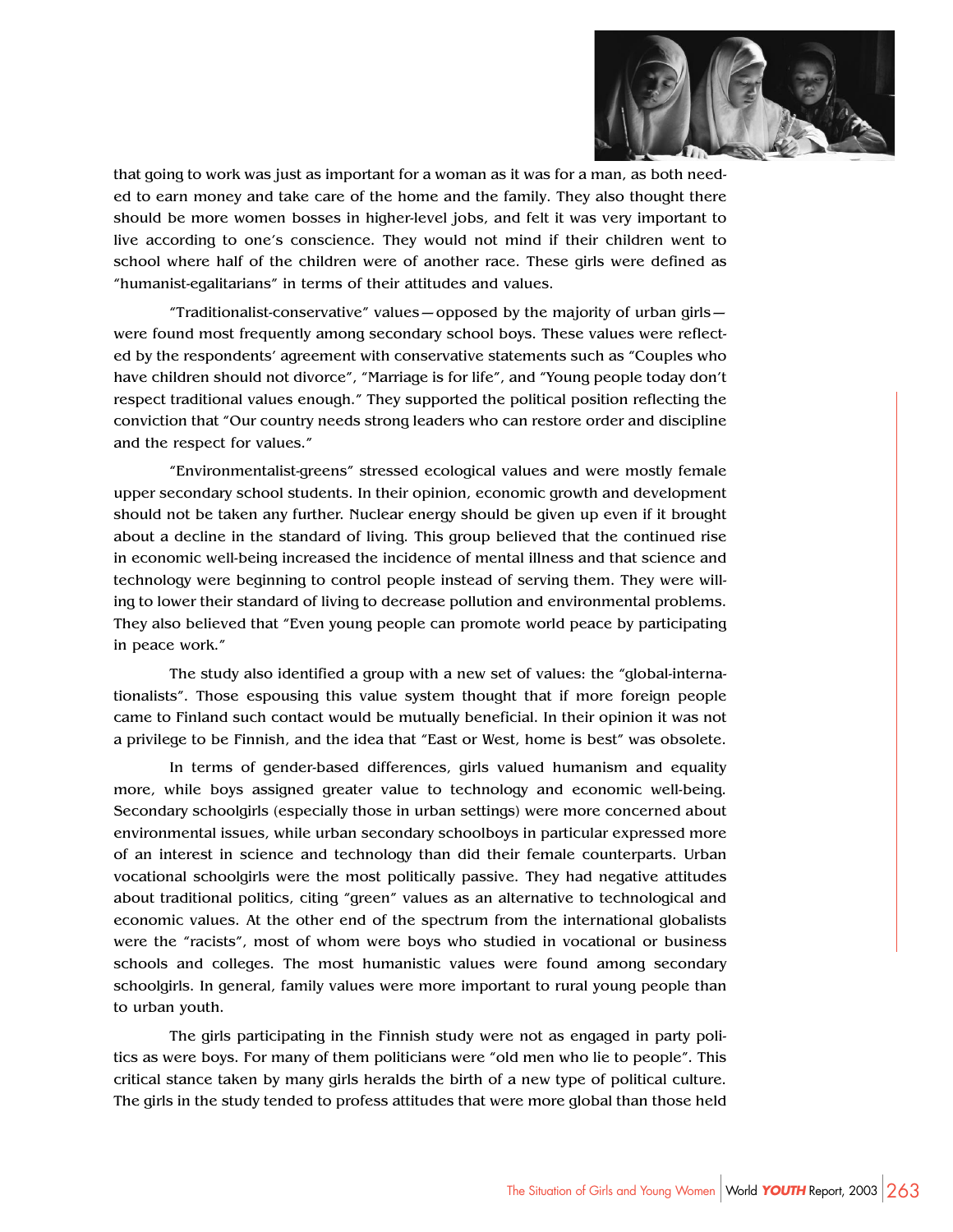by boys. They were more willing to increase aid to developing countries and to accept refugees, and they were also more critical than boys with respect to the capacity of science and technology to solve the problems of the modern era. Most, but not all, of the girls expressed humanistic values. The space within which girls can move has expanded, and it has provided them with the option of being either "soft" or "hard". Girls' perceptions of the world seem to be more varied and open than those of boys.

Several other studies have demonstrated that girls and boys perceive the world differently.<sup>51</sup> The formation of both identity and perceptions occurs within, and is effected by, the gender framework. Many cultures regard "soft" values as being feminine. The different values associated with the gender stereotypes created by a patriarchal society are evident. School, peer groups and commercial mass-media entertainment convey sexual stereotypes that shape the viewpoints held by young people and manifest themselves in matters such as career choices.

The collective consciousness about such things as the kinds of role expectations directed towards women arises within a social context. The situations and experiences of mothers, sisters and girlfriends, for example, indirectly provide girls with information about the essence of being a woman and what that role entails in a particular cultural context. Various theories of cultural influence acknowledge the power of the media and their role in creating beliefs, attitudes and values according to which people interpret the world. Many of the differences in girls' and boys' values and attitudes are not attributable to biology. (The only personality difference that can be shown to have biological roots is perhaps the level of aggressive activity.) Parents and society tend to respond differently to girls than to boys. These and other factors related to the environment in which girls and young women live have to be considered. One explanation for the differences in male and female beliefs and perspectives relates to the divergent socialization of girls and boys, and another to gender roles and culture.

### **CONCLUSIONS**

The issues addressed in this chapter include not only male-female dynamics and relationships involving sexuality and motherhood, but also education, work, empowerment, attitudes and values, inequalities, and the politics and economics of societies on a global level. The literature cited and data presented here display emerging contradictions between existing opportunities and the actual situations of girls and young women today. The various inequalities between girls and boys are not superficial problems that can be solved within the structures and forms of the family and professional spheres. These inequalities form part of the very fabric of societies and are reflected not only in cultural values, but also in the relationship between production and reproduction and between family responsibilities and wage labour. In such a context the contradictions between modernity and democracy within societies become more apparent. The equality of girls and boys cannot be achieved through reliance on institutional structures that are connected by design to inequality.

Modernization has greatly reduced gender inequalities. However, the situation of girls and young women in the family, educational and occupational spheres varies from one country to another, with the greatest differences seen between developed and developing countries. In modern and post-modern Western countries, young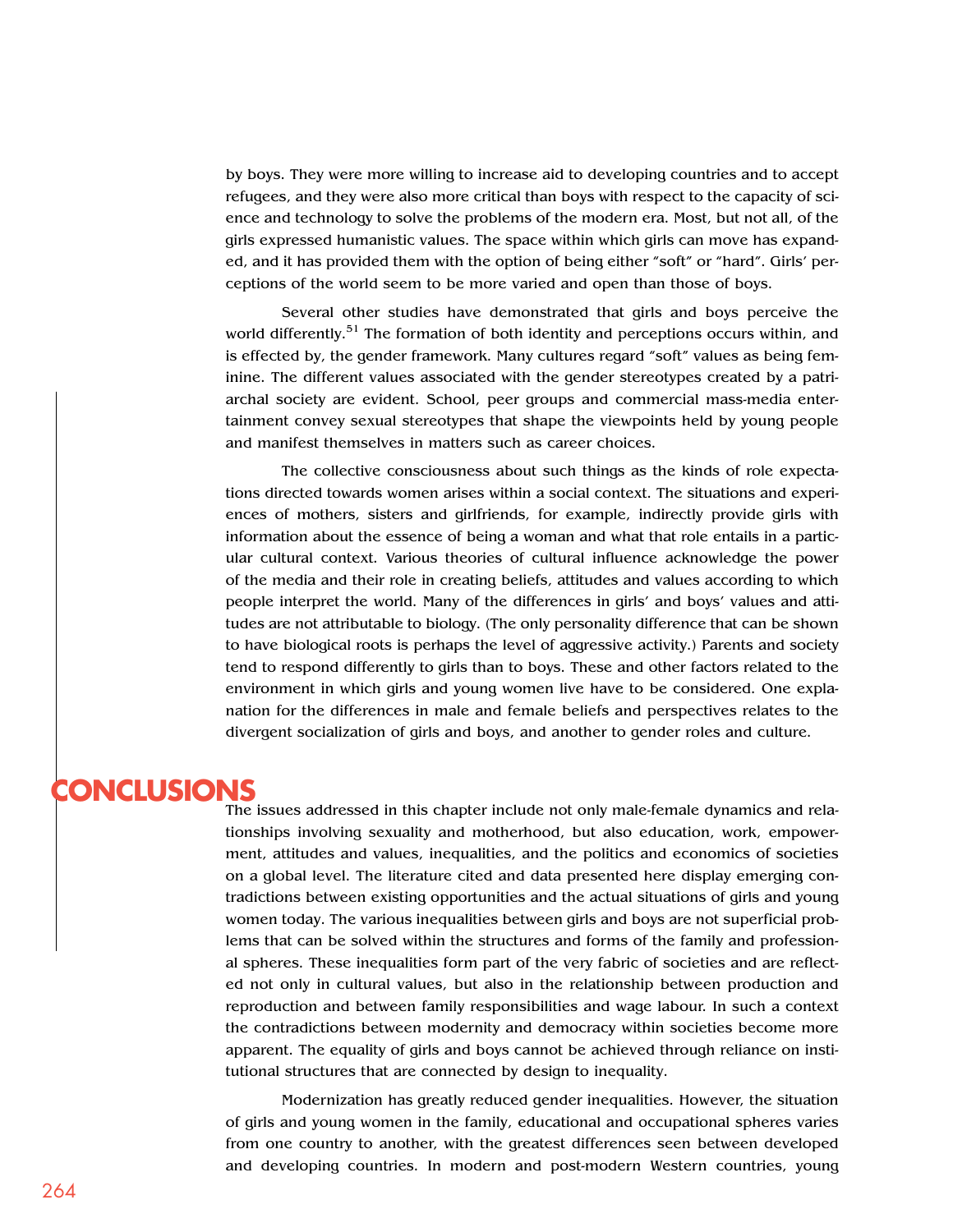single women are starting to form completely new types of social relationships, the repercussions of which cannot be predicted at present. For example, single mothers are not only divorced women who have unexpectedly ended up raising children without a man's assistance; a number of them have deliberately chosen the role of fatherless motherhood (some, for example, using an anonymous sperm donor). This and other developments are consequences of the modernization of societies.<sup>52</sup>

In some parts of the world, improved educational opportunities for young women and an increased awareness of their position have built up expectations of greater equality and partnership in both professional and family life—which may be frustrated by encounters with the realities of the labour market and male behaviour. The contradictions between young women's expectations of equality and the reality of inequality may set the tone for future developments in gender politics. To solve the problems of gender inequality a general socio-theoretical understanding is needed. According to Ulrich Beck, gender characteristics are the basis of industrial society, and not some traditional relic that can easily be dispensed with.<sup>53</sup> The equalization of educational opportunities and new career motivations among young women reflect the achievement of a new, modern female status. This is leading towards new levels of individualization requiring young women to resolve the conflict between the often incompatible goals of occupational competitiveness and motherhood; however, they are well aware that they have more options and opportunities than their mothers did and do not wish to turn back the clock.

In developed countries, a person's sex has less significance in determining his or her life course and lifestyle than it does in developing societies that are in the early stages of industrialization. The legacy of the separation of private and public spheres persists for many girls and young women from traditional and developing societies, especially for those in the less educated segments of society and members of disadvantaged ethnic/racial groups. Even though the overall education of girls and young women has improved, young women of lower socio-economic status or of particular ethnic-minority origins still tend to have very limited possibilities.<sup>54</sup>

Gender inequality undermines development and prospects for reducing poverty, while economic growth and rising incomes reduce inequality. Studies show that societies in which discrimination is greatest have more poverty, slower economic growth and a lower quality of life than do societies with less discrimination. The effects are strongest in some developing countries. Ensuring that girls and young women enjoy the same rights as boys and young men and have equal access to education, jobs, property and credit and equal opportunities for participation in public life reduces child mortality, improves public health, slows population growth and strengthens overall economic growth. Education, in particular that of young women, has a greater impact on infant and child mortality than the combined effects of higher income, improved sanitation and modern-sector employment. This is true in all countries, but particularly in developing countries. Girls' school attendance in comparison with that of boys is best where both incomes and gender equality are relatively high, and worst in areas in which either equality or incomes are relatively low. Educating girls is one of the most effective ways to promote economic and cultural development.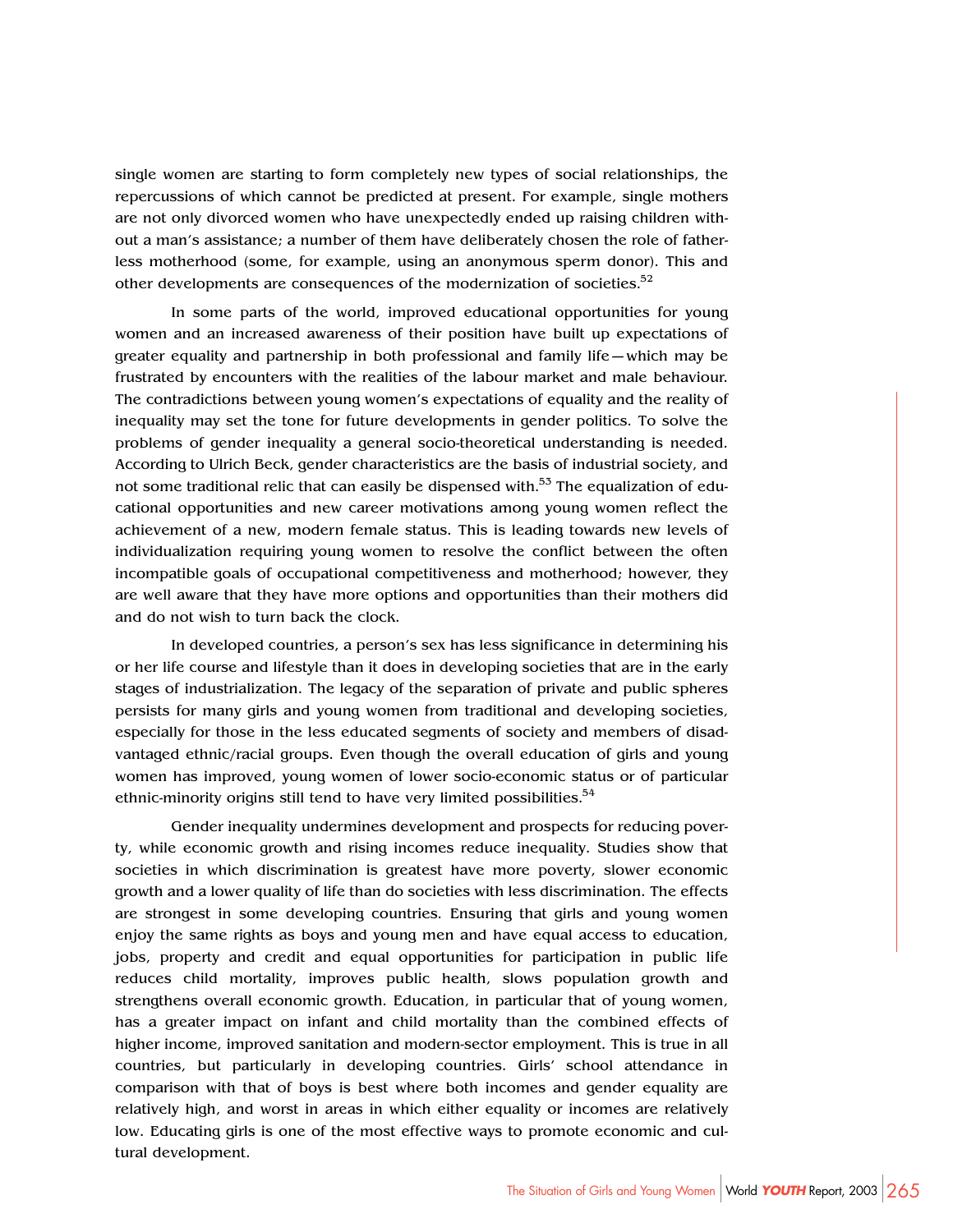As incomes rise, previously poor families increase their spending on children's education, health care and nutrition, contributing to greater improvement in the relative position of girls. Similarly, development that creates new job opportunities often benefits women more than men. It is remarkable that in developing countries even improvements in the infrastructure for water, energy and transportation can effect a reduction in gender inequality, as such changes can reduce the time women have to spend fetching water, gathering cooking fuel and producing food for family consumption, giving them more time to earn additional income and participate in community affairs.

The literature and data presented here raise a question: Are girls and young women equally liberated from their gender fate—the traditional traits ascribed to femininity? Population data show an increasing life expectancy for females, which is leading to a demographic liberation of women. Many girls and young women will live beyond the family and childcaring phase of their lives. Post-parental relationships are becoming nearly universal. Even if motherhood is still the strongest tie to the traditional female role, contraceptives, family planning and the legal possibility of terminating pregnancies are freeing girls and young women from the inevitability of taking on this role. In contexts in which these options are available, children and motherhood are no longer the natural fate of a woman. Data show that motherhood without economic dependence is not possible for most young women at the global level (those living in, for example, Scandinavian welfare states would constitute an exception). However, more and more young women can decide when to have children and how many they want to have.

In terms of general health, more reliable international data are needed before anyone can speculate as to the major indicators of health inequalities for girls and young women on a global level. The world is witnessing significant changes, many of which are increasing the level of vulnerability among girls and young women. Depression, eating disorders, suicide attempts and other psychological problems have all become more common in developed countries, threatening girls and young women who are in the process of establishing adult female identities. Girls and young women in developing countries are vulnerable to the health risks that emerge in connection with inadequate food and medical services. Several indicators show that adolescent mothers face greater pregnancy-related health risks and will have more children than those who begin childbearing later.

Many adolescent girls and young women continue to face gender-based stereotyping that often has deep historical and cultural roots. While girls are traditionally believed to pose less of a threat to social order than boys (less likely to get into trouble on the streets or become involved in crime, and more amenable to family authority at home), in many cultures boys have been—and frequently still are—valued more highly than girls from birth.

Gender-based stereotyping and overt and disguised forms of discrimination combine to create risks to the health and well-being of girls and young women that are greater than those faced by boys and young men. In addition to the consequences of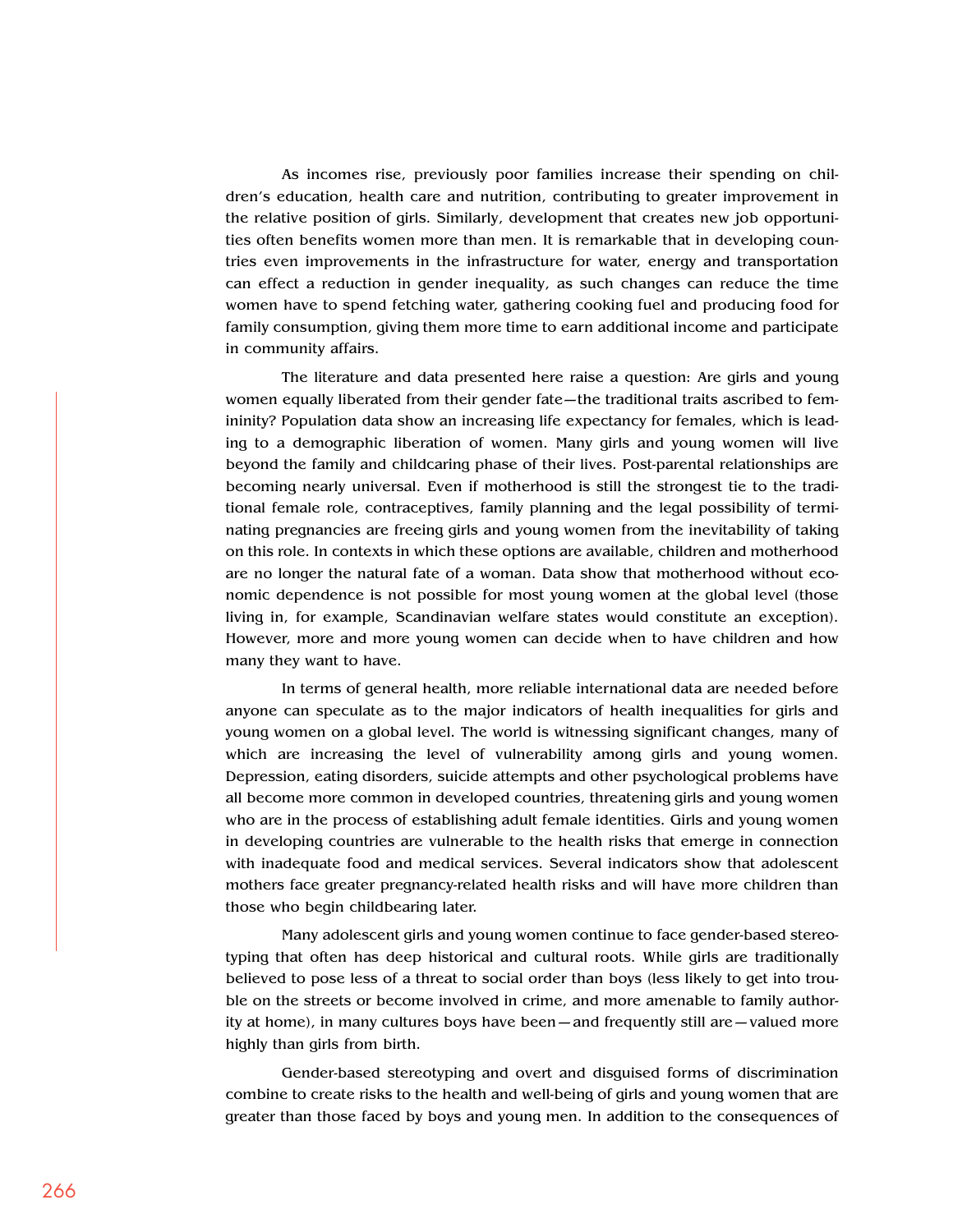early pregnancy and childbirth, females suffer higher rates of accidental death, suicide, victimization by violent crime, STD infection and mental disorders. Female infanticide, inadequate provision of food and medical care, physical abuse, genital mutilation and forced sex threaten the lives of many girls. Violence against women, including young women, cuts across all social and economic strata and is deeply embedded in cultures around the world.

The right of children to be safe and secure must be guaranteed in all societies. Proper child protection services should be established and maintained everywhere. All over the world, steps need to be taken to improve the training and supervision of those working with children (such as educators and health-care workers) to teach them how to recognize when young people, particularly girls, are at risk or have been abused, and how to protect and/or care for them accordingly.

As a result of concerted efforts, enrolment at all levels of education has generally improved for girls and young women, and the gender gap in schooling has been reduced in most regions of the world. Nevertheless, the gap remains wide in many countries, and gender-based stereotyping and discrimination continue to affect educational attainment. Many individual young women who have completed higher levels of education have increased their earning potential—a positive outcome of the narrowing of the gender gap in education. There is still ample evidence, however, that many women do not receive the same remuneration for work that is equal to that of their male colleagues.

The universal human rights principles adopted by the international community have set the norm for equality, requiring that girls and women be seen as unique individuals with rights and responsibilities similar to those of boys and men.■

 $1$  See D. Anderson, The Unfinished Revolution: The Status of Women in Twelve Countries (Toronto, Doubleday Canada, 1991); and J. Côté, Arrested Adulthood: The Changing Nature of Maturity and Identity (New York, New York University Press, 2000).

 $2$  C. Griffin, "Troubled teens: managing disorders of transition and consumption", Feminist Review, vol. 55 (1997), pp. 4-21.

<sup>3</sup> See, for example, A. Furlong and F. Cartmel, Young People and Social Change: Individualization and Risk in Late Modernity (Bristol, Open University Press, 1997).

 $4$  A. Furlong, B. Stalder and A. Azzopardi, *Vulnerable Youth: Perspectives on Vulnerability in Education*, Employment and Leisure in Europe: European Youth Trends 2000 (Strasbourg, Council of Europe, 2000), p. 9.

<sup>5</sup> Ibid., p. 10.

 $6$  H. Sweeting, "Reversals of fortune? Sex differences in health in childhood and adolescence", Social Science Medicine, vol. 40 (1995), pp. 77-90.

 $7$  W. Meeus, "Psychosocial problems and support", in Social Networks and Social Support in Childhood and Adolescence, F. Nestmann and K. Hurrelmann, eds. (Berlin, de Gruyter, 1994); and A. Furlong and F. Cartmel, Young People and Social Change: Individualization and Risk in Late Modernity..., p. 67.

 $8$  A. Furlong and F. Cartmel, Young People and Social Change: Individualization and Risk in Late Modernity...

 $9$  A. Giddens, Modernity and Self-Identity: Self and Society in the Late-Modern Age (Cambridge, Polity Press, 1991), p. 104.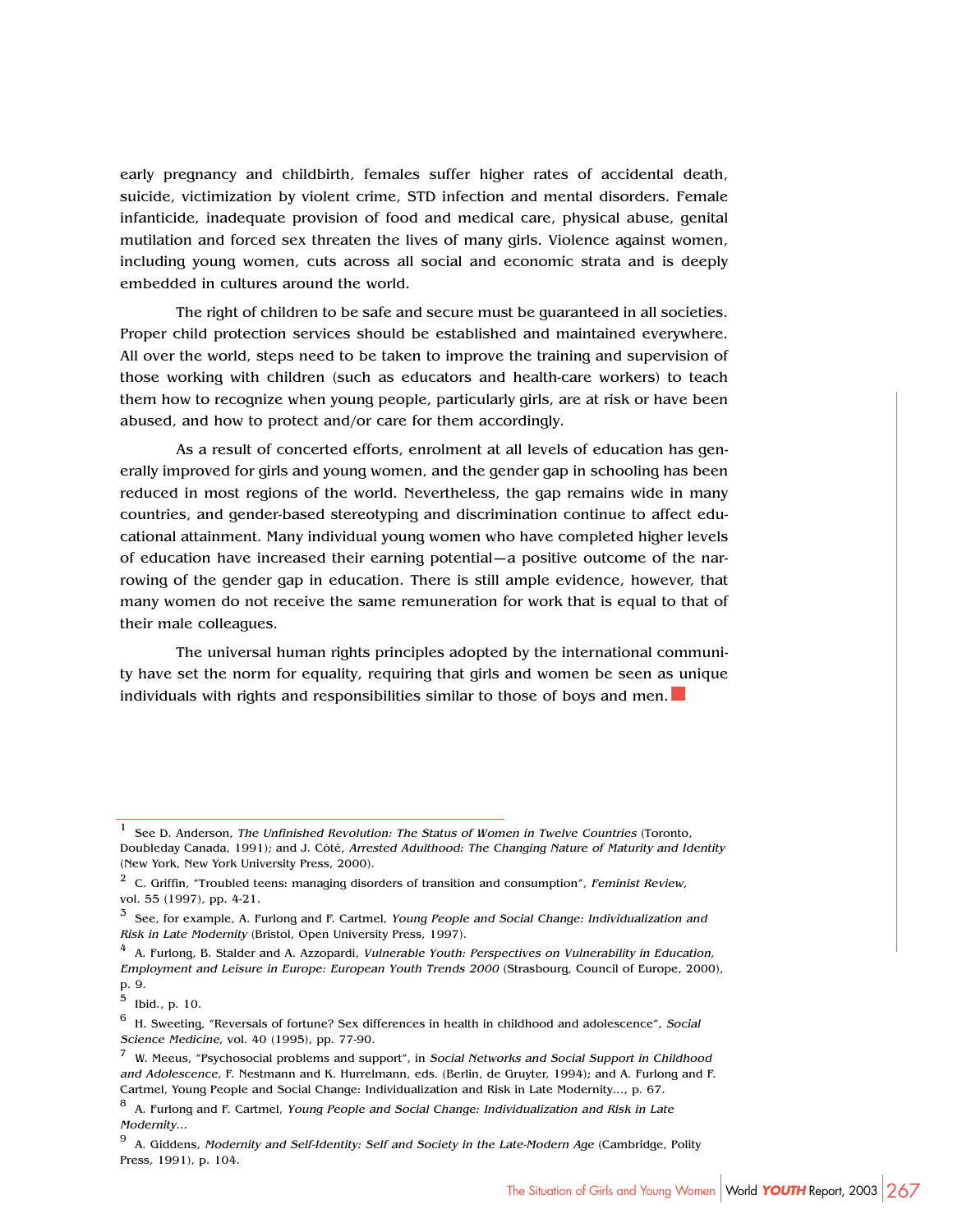<sup>10</sup> Also see H. Helve, "What happened to young 'humanists', 'individualists', and 'traditionalists'? A comparative study of changing value-worlds of young people in the framework of post-modernity", in Youth in Everyday Life Contexts, Vesa Puuronen, ed., Psychological Reports, No. 20 (Joensuu, Finland, University of Joensuu, 1999), pp. 48-66.

 $11$  J. Graham and B. Bowling, "Young people and crime", Home Office Research Study No. 145 (London, Home Office, 1995).

<sup>12</sup> A. Furlong and F. Cartmel, Young People and Social Change: Individualization and Risk in Late Modernity..., pp. 75-76.

<sup>13</sup> United Nations, World Population Monitoring 2000: Population, Gender and Development (United Nations publication, Sales No. E.01.XIII.14).

<sup>14</sup> UNFPA, State of World Population 2000–Lives Together, Worlds Apart: Men and Women in a Time of Change (New York, 2000), p. 18.

<sup>15</sup> UNICEF, (Florence, UNICEF Innocenti Research Centre, 2001).

<sup>16</sup> UNFPA, Annual Report 1999 (New York), p. 10; and UNFPA, Population Issues Briefing Kit 2001 (New York, 2001), p. 17.

<sup>17</sup> UNFPA, State of World Population 2000–Lives Together, Worlds Apart: Men and Women in a Time of Change…, p. 13.

<sup>18</sup> UNFPA, Population Issues Briefing Kit 2001..., p. 9; for more information on the subject, see chapter 13 of the present publication.

<sup>19</sup> For more information, see chapter 1 of the present publication.

<sup>20</sup> Also see C. Wallace and S. Kovatcheva, Youth in Society: The Construction and Deconstruction of Youth in East and West Europe (London, MacMillan Press Ltd., 1998), p. 117.

<sup>21</sup> UNFPA, State of World Population 2000—Lives Together, Worlds Apart: Men and Women in a Time of Change…, p. 41.

 $22$  UNESCO Institute for Statistics, "Regional youth illiteracy rate and population by gender", available at http://www.uis.unesco.org.

<sup>23</sup> UNICEF, Progress Since the World Summit for Children: A Statistical Review (United Nations publication, Sales No. E.01.XX.20).

 $^{24}$  United States, National Center for Education Statistics, Trends In Educational Equity of Girls & Women, <sup>2000</sup> (Washington, D.C., United States Government Printing Office, 2000).

<sup>25</sup> UNFPA, State of World Population 2000—Lives Together, Worlds Apart: Men and Women in a Time of Change…, p. 41.

 $26$  C. Wallace and S. Kovatcheva, Youth In Society: The Construction and Deconstruction of Youth in East and West Europe..., pp. 118-120.

 $27$  UNFPA, State of World Population 2000–Lives Together, Worlds Apart: Men and Women in a Time of Change…, p. 41.

<sup>28</sup> United States, National Center for Education Statistics, Trends In Educational Equity of Girls & Women, 2000...; for more about such attitudes see, for example, H. Helve, "Reflexivity and changes in attitudes and value structures", in Youth, Citizenship and Empowerment, H. Helve and C. Wallace, eds. (Aldershot, United Kingdom, Ashgate, 2001), pp. 201-218.

 $^{29}$  J. Côté, Arrested Adulthood: The Changing Nature of Maturity and Identity..., p. 23.

<sup>30</sup> Swedish Institute, "Equality between women and men", fact sheet (Stocholm, 1997).

<sup>31</sup> C. Wallace and S. Kovatcheva, Youth in Society: The Construction and Deconstruction of Youth in East and West Europe..., pp. 20-21.

<sup>32</sup> ILO, "Youth employment, 2002", available at

http://www.ilo.org/public/english/employment/skills/youth/labour.htm.

<sup>33</sup> ILO, Employing Youth: Promoting Employment-Intensive Growth—Report for the Interregional Symposium on Strategies to Combat Youth Unemployment and Marginalization, 13-14 December 1999, Geneva (Geneva, 2000), pp. 16-17.

 $34$  Eurostat, "Income poverty in the European Union: children, gender and poverty gaps, 2000", Statistics in Focus: Population and Social Conditions, Theme 3 (December 2000), pp. 3-12.

<sup>35</sup> Ibid., p. 3.

<sup>36</sup> K.M.J. Lagerspetz and K. Björkqvist, "Indirect aggression in boys and girls", in Aggressive Behavior: Current Perspectives, L. Rowell Huesmann, ed. (New York, Plenum, 1994), pp. 131-150; and M. Chesney-Lind and M. Brown, "Girls and violence: an overview", in Youth Violence: Prevention, Intervention and Social Policy, D.J. Flannery and C.R. Huff, eds. (Washington, D.C., American Psychiatric Press, 1999), pp. 171-199.